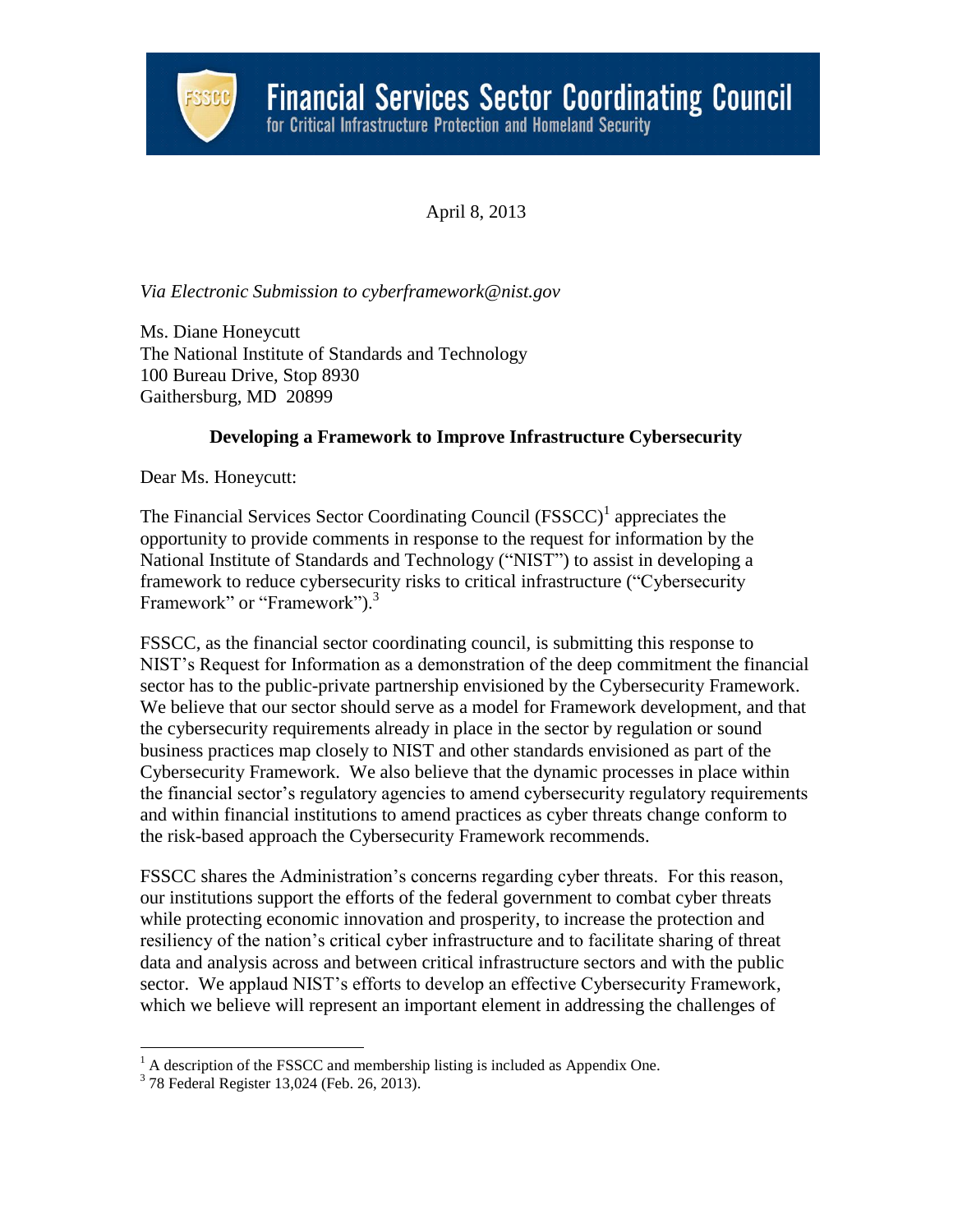improving the cybersecurity of our nation's critical infrastructures. We commit to working with NIST in formulating this Framework.

FSSCC agrees strongly with the principles that NIST has indicated will guide the development and implementation of the Cybersecurity Framework. In particular, we concur with NIST's statements in its request for information that the Cybersecurity Framework should be a set of consensus-based voluntary standards designed to "be compatible with existing regulatory authorities and regulations," enable technical innovation and, thus, "not prescribe particular technological solutions or specifications." We also agree with NIST that an important objective of its efforts should be to encourage widespread adoption of the Cybersecurity Framework across critical industries, as the financial industry's cybersecurity is contingent on the safety and security of other critical sectors, such as telecommunications and energy.

NIST has said that, in conducting its work, it will consider integration of standards "with existing frameworks." *To this end, we think it is particularly important that NIST's efforts complement and build upon existing cybersecurity standards adopted by the U.S. financial services industry.* The financial sector's critical infrastructure is subject to a significant number of federal and state laws, regulations, guidance, and examination standards relating to cybersecurity, many of which emanate from the general financial safety and soundness standards and customer information security provisions contained within the Gramm-Leach-Bliley Act of 1999. $<sup>4</sup>$  For example, depository financial</sup> institutions must comply with guidance produced by the Federal Financial Institution Examination Council (FFIEC). This guidance sets the standards for financial institution's information systems, outlining the minimum control requirements and directing a layered approach to managing information risks. These are rules applicable to markets as well.

As noted in the December, 2011, United State Government Accountability Office report, "CRITICAL INFRASTRUCTURE PROTECTION: Cybersecurity Guidance Is Available, but More Can Be Done to Promote Its Use," financial sector regulations, guidance, and examination standards are also substantially similar to the National Institute of Standards and Technology Special Publication 800-53, mapping essentially to all of the recommended controls for federal information systems.<sup>5</sup> Likewise, the Securities and Exchange Commission (SEC) and the self-regulatory organizations (SROs), such as the Municipal Securities Rulemaking Board (MSRB), the Financial Industry Regulatory Authority (FINRA), and the National Futures Association (NFA) review the cybersecurity programs of exchanges, broker-dealers and clearing institutions as part of their ongoing supervisory exams and related activities. Insurance companies'

 4 Financial Services Modernization Act of 1999, (Pub.L. 106-102, 113 Stat. 1338)

 $<sup>5</sup>$  U.S. Government Accountability Office, Critical Infrastructure Protection: Cybersecurity Guidance Is</sup> Available, but More Can Be Done to Promote Its Use (December 9, 2011), www.gao.gov/assets/590/587529.pdf.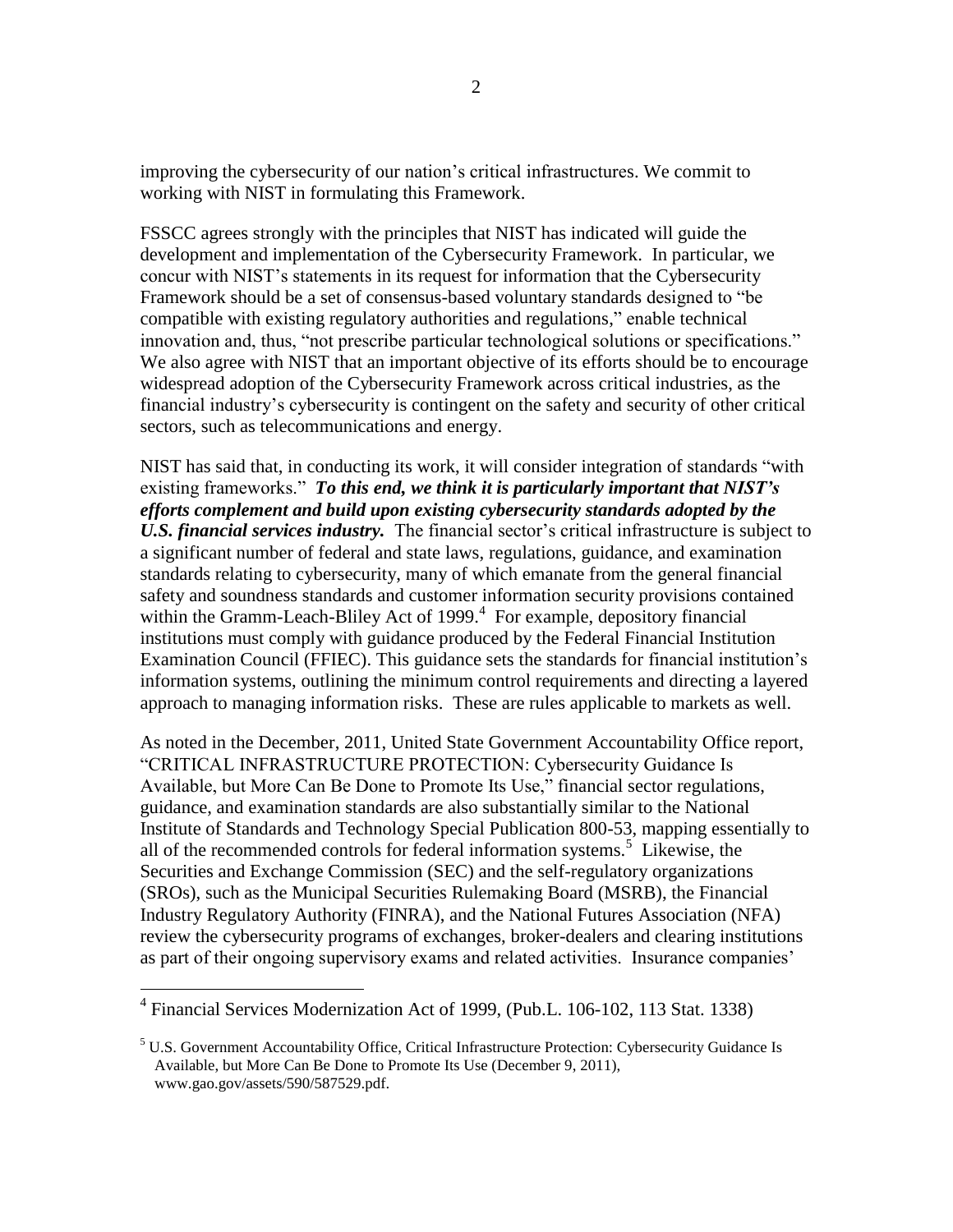privacy and security programs are subject to review by state insurance regulators. Health and long-term care insurers' privacy and security programs also are subject to review by the Department of Health and Human Services.

The financial sector also develops and implements leading practices through FSSCC, the Financial Services Information Sharing and Analysis Center (FS-ISAC) and other organizations and associations. For example, under the joint partnership of FSSCC and FBIIC, our sector has developed leading practices to mitigate risks associated with the resiliency of the telecommunications infrastructure including critical undersea cables, , and other important risks or threats facing the security and resilience of the sector. Likewise, the FS-ISAC routinely shares risk mitigation tactics and information to address vulnerabilities and evolving cyber-attacks.

NIST should thus recognize that the U.S. financial services industry, working in close cooperation with federal banking, law enforcement and other agencies, has a long history of facing cyber threats and, in response, has developed strong data security controls, protocols, procedures and business standards. FBIIC members regularly examine the legal, compliance and operational cybersecurity efforts of U.S. banks, securities firms, insurance companies, clearing and settlement and other financial utilities to assess the level of cybersecurity risks to these institutions and evaluate the adequacy of the organization's risk management processes. Accordingly, FSSCC urges NIST to heed the significant work that U.S. financial services institutions and their regulatory agencies have done to ensure that its Cybersecurity Framework does not impede the on-going, well-functioning public and private sector partnerships that the financial services industry has developed.

NIST also has indicated that one of its objectives is to specify "high priority gaps for which new or revised standards are necessary." We agree with this approach. Consistent with existing financial services regulatory requirements, the Cybersecurity Framework should be based on dynamic risk assessment techniques that are designed to prioritize the risk of known threats and vulnerabilities across institutions and across sectors.

We believe that, as NIST develops the Cybersecurity Framework, it should consider carefully the challenges that industry participants will have implementing the standards and guidelines that constitute the Framework, including the initial challenge of appropriate allocation of resources. NIST must be cognizant of the fact that organizational resources must be allocated based on the risk of loss resulting from inadequate or failed processes, people, or systems. The Cybersecurity Framework must be sensitive to these resource considerations and ensure that the standards, approaches and guidelines that NIST develops are truly responsive to threats, better secure the sector and are cost and time effective.

Relatedly, NIST must ensure that the Cybersecurity Framework presents achievable results. To this end, NIST must recognize that results or protection levels that are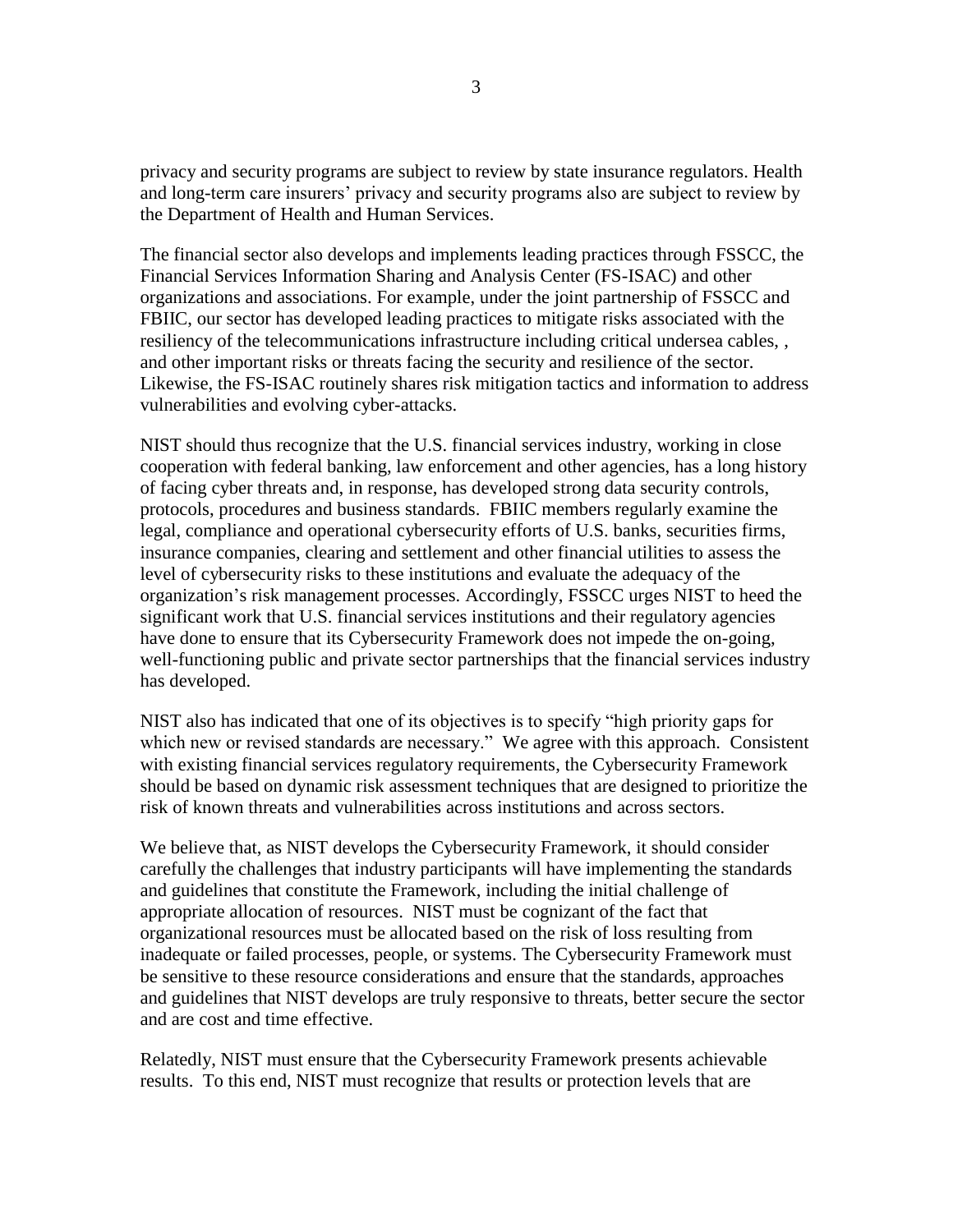feasible in one industry or for one firm's system may not be practicable in another based on the risk that industry or firm presents to the overall critical infrastructure. NIST can mitigate this concern by focusing on developing a baseline of commonalities across industries, working to ensure that while appropriate harmonization is pursued, approaches are available that allow maximum flexibility and can be adapted to different situations, circumstances and threats. NIST also should concentrate on "fundamental" infrastructure systems, including those systems that interact with other critical infrastructure systems. By doing so, NIST will help address structures that are interdependent between and among industry sectors. Managing risks resulting from the dependence on other critical infrastructures and providers, including telecommunications, information technology, and energy is a constant challenge.

We further believe that the federal government can play an important role in educating industry participants, retail and business customers and counterparties regarding their role in enhancing cybersecurity and protecting against cyber threats. Increased education is an essential component of any Cybersecurity Framework so that all parties are vigilant in protecting themselves and their personal devices and understand the balance between convenient access to services and security.

Finally, FSSCC recognizes the seriousness of the cyber threat facing our country and supports thoughtful efforts to prevent and mitigate future cyber incidents. We support the development of a standards-based Cybersecurity Framework that incorporates the principles we have outlined in this letter and provides the flexibility to meet new and developing cybersecurity challenges. To assist NIST in its comprehensive review, we have also included an appendix that provides answers to the specific questions posed in NIST's request for information. The full listings of the FSSCC membership are also included as an appendix to this letter.

We thank NIST for its efforts to develop a Cybersecurity Framework to improve our nation's cybersecurity posture. Please find attached initial thoughts in response to NIST's Request for Information. FSSCC welcomes the opportunity to meet with NIST and provide further insights into financial services industry practices and controls.

Respectfully submitted,

Charles Blauner Chairman Financial Services Sector Coordinating Council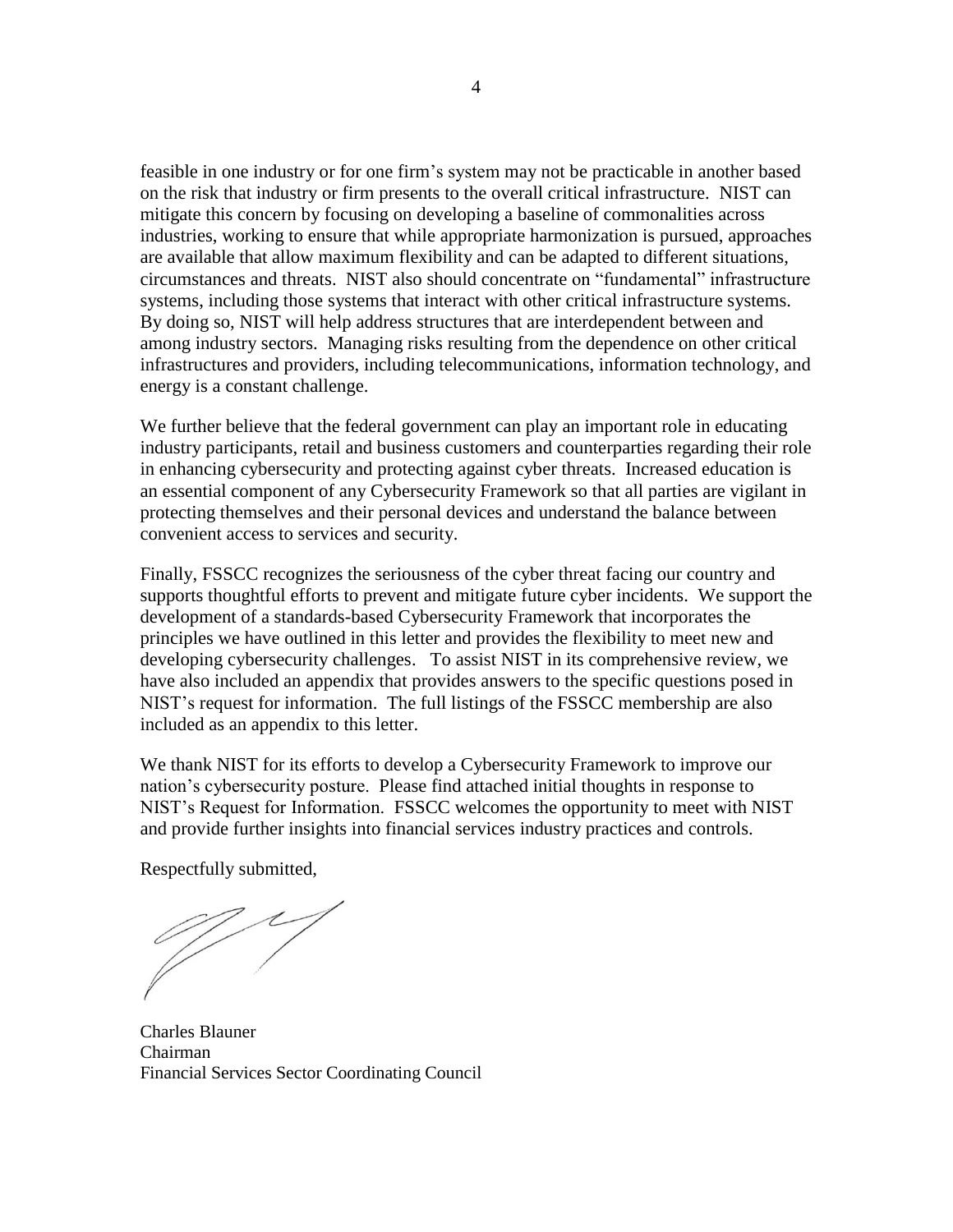### **Appendix One**

## **Financial Services Sector Coordinating Council Membership**

The Financial Services Sector Coordinating Council (FSSCC) fosters and facilitates financial services sector-wide activities and initiatives designed to improve Critical Infrastructure Protection and Homeland Security. The Council was created in June 2002 by the private sector, with recognition from the U.S. Treasury, to coordinate critical infrastructure and homeland security activities in the financial services industry.

| <b>Associations</b>                 | <b>Operators</b>            | <b>Utilities and Exchanges</b>      |
|-------------------------------------|-----------------------------|-------------------------------------|
|                                     |                             |                                     |
| <b>American Bankers Association</b> | Allstate                    | <b>BATS Exchange</b>                |
| American Council Life Insurers      | <b>Bank of America</b>      | <b>CLS Services</b>                 |
| American Insurance                  | <b>BNY Mellon</b>           | <b>CME Group</b>                    |
| Association                         |                             |                                     |
| <b>ASIS International</b>           | Citi                        | Direct Edge                         |
| <b>BAI</b>                          | Equifax                     | <b>DTCC</b>                         |
| <b>Bankers and Brokers</b>          | <b>Fannie Mae</b>           | Intercontinental Exchange           |
| <b>BITS</b>                         | <b>Fidelity Investments</b> | <b>International Securities</b>     |
|                                     |                             | Exchange                            |
| ChicagoFIRST                        | Freddie Mac                 | <b>NASDAQ</b>                       |
| <b>Consumer Bankers</b>             | <b>Goldman Sachs</b>        | National Stock Exchange             |
| Associations                        |                             |                                     |
| <b>Credit Union National</b>        | JPMorgan Chase              | <b>NYSE Euronext</b>                |
| Association                         |                             |                                     |
| <b>Financial Information Forum</b>  | MasterCard                  | Omgeo                               |
| <b>FS-ISAC</b>                      | Morgan Stanley              | <b>Options Clearing Corporation</b> |
|                                     |                             |                                     |
| <b>Futures Industry Association</b> | Navy Federal                | The Clearing House                  |
| <b>Independent Community</b>        | Northern Trust              |                                     |
| <b>Bankers Association</b>          |                             |                                     |
| <b>Investment Company Institute</b> | PayPal                      |                                     |
| <b>Managed Funds Association</b>    | Sallie Mae                  |                                     |
| <b>NACHA</b>                        | <b>State Farm</b>           |                                     |
| National Association of Federal     | <b>State Street</b>         |                                     |
| <b>Credit Unions</b>                |                             |                                     |
| <b>National Armored Car</b>         |                             |                                     |
| Association                         |                             |                                     |
| <b>National Futures Association</b> | <b>Travelers</b>            |                                     |
| <b>SIFMA</b>                        | Visa                        |                                     |
|                                     | <b>Wells Fargo</b>          |                                     |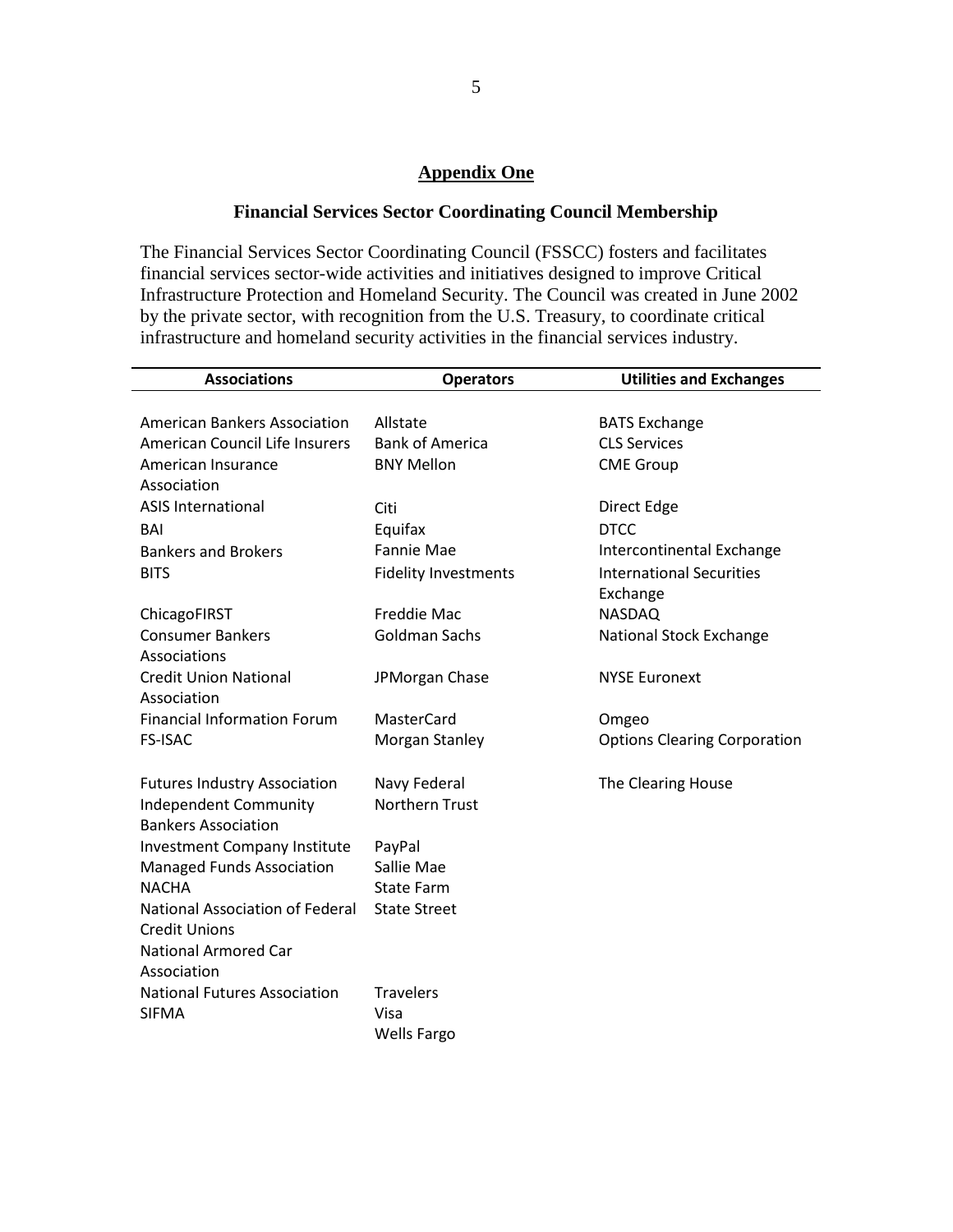## **Appendix Two**

# **Developing a Framework to Improve Critical Infrastructure Cybersecurity Request for Comment Responses to Questions**

## **A. Current Risk Management Practices**

As highlighted previously and discussed in greater detail below, the financial services sector has been obligated for many years to comply with various laws and regulations designed to protect the confidential data that institutions in this sector hold on their customer's behalf. As a result, the industry has devoted significant resources and attention to developing robust cyber risk management practices in order to maintain the trust and confidence of our clients and counterparties. Within financial services, it is essential to both protect customer data and ensure the networks are operational.

Cyber risks are included in over-all operational and enterprise risk frameworks. To manage cyber risks and ensure alignment with best practices, FSSCC member institutions observe and use a number of industry and regulatory frameworks, standards and guidelines. Within this broader framework, the industry uses a number of specific tools for threat measurement, monitoring, and detection and validates controls through regular testing and audits. These policies and practices are subject to review and revision in response to lessons learned from events and evaluation of emerging technological developments and evolving threats.

*1. What do organizations see as the greatest challenges in improving cybersecurity practices across critical infrastructure?*

As a sector, there a number of identified challenges, including:

- Establishing a robust information security function across inherently diverse cyber environments (e.g., computing, infrastructure, data management practices, security awareness, partner collaboration, third party providers, controls & measurement);
- Reconciling and appropriately applying multiple requirements from various regulatory bodies;
- Inconsistent application of protective measures, within institutions and sectors, and across sectors;
- Staffing and funding, along with identifying effective education for consumers and businesses of all sizes;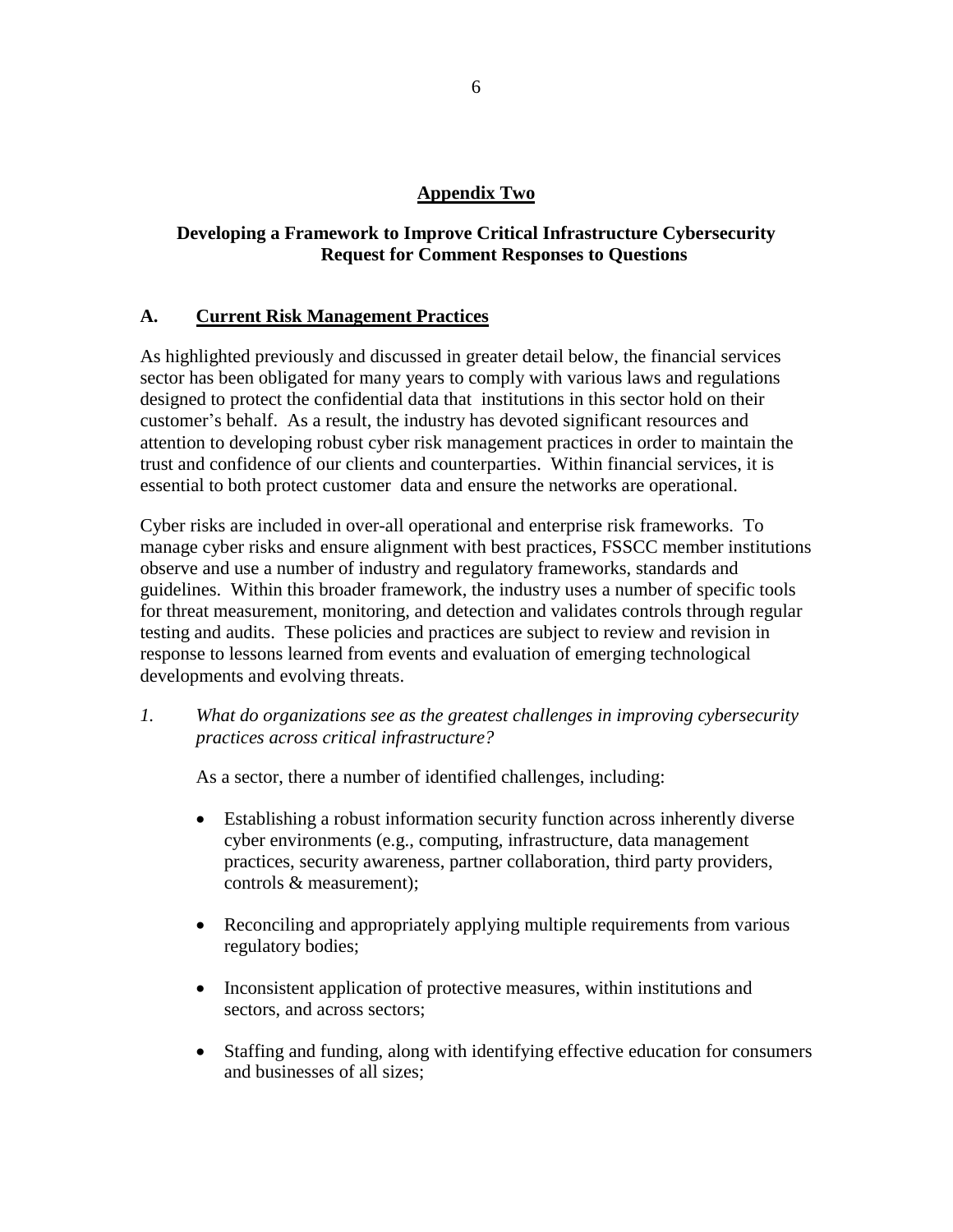- Unwillingness of Internet service and email providers to enforce protocols that would reduce anti-spoofing and impersonation capability;
- Sharing cybersecurity information across critical private sector infrastructure and with government partners given existing liability concerns;
- Keeping up-to-date on current cyber-threat trends and techniques, cyber vulnerabilities and cyber best practices in order to understand and implement technical, and personnel capacities needed to prevent or mitigate attacks;
- Oversight and compliance of third party providers;
- Establishing decision rights and responsibilities as well as guidance on assessing and re-establishing trust within compromised systems to support incident and event management; and
- Streamlining the dissemination of information to private sector critical infrastructure operators.

In addition, institutions – outside the regulated financial services sector – that have not yet established comprehensive information security practices will face a variety of challenges in addition to the challenges noted above and may be susceptible to crippling incidents.

Most importantly, developing an improved level of trust between sectors will be needed, but first trust must be fostered within the sectors. The creation of a common methodology within sectors, across sectors and with government partners for sharing will be a key component. This process needs to ensure a streamlined submission process that allows the data to be anonymized and a process that can be accessed easily and distributed across multiple platforms. In addition, the process must include a common set of agreed upon warnings and indicator data fields that offer the most efficient means to reach the goals to be achieved (must avoid the tendency to include data overload). In addition, a most robust two-way sharing of information from government partners is needed.

*2. What do organizations see as the greatest challenges in developing a cross-sector standards-based Framework for critical infrastructure?*

NIST will face a number of challenges, some of which are discussed above, in developing a cross-sector standards-based Framework for critical infrastructure, including:

• Identifying which best practices adequately respond to the known risks;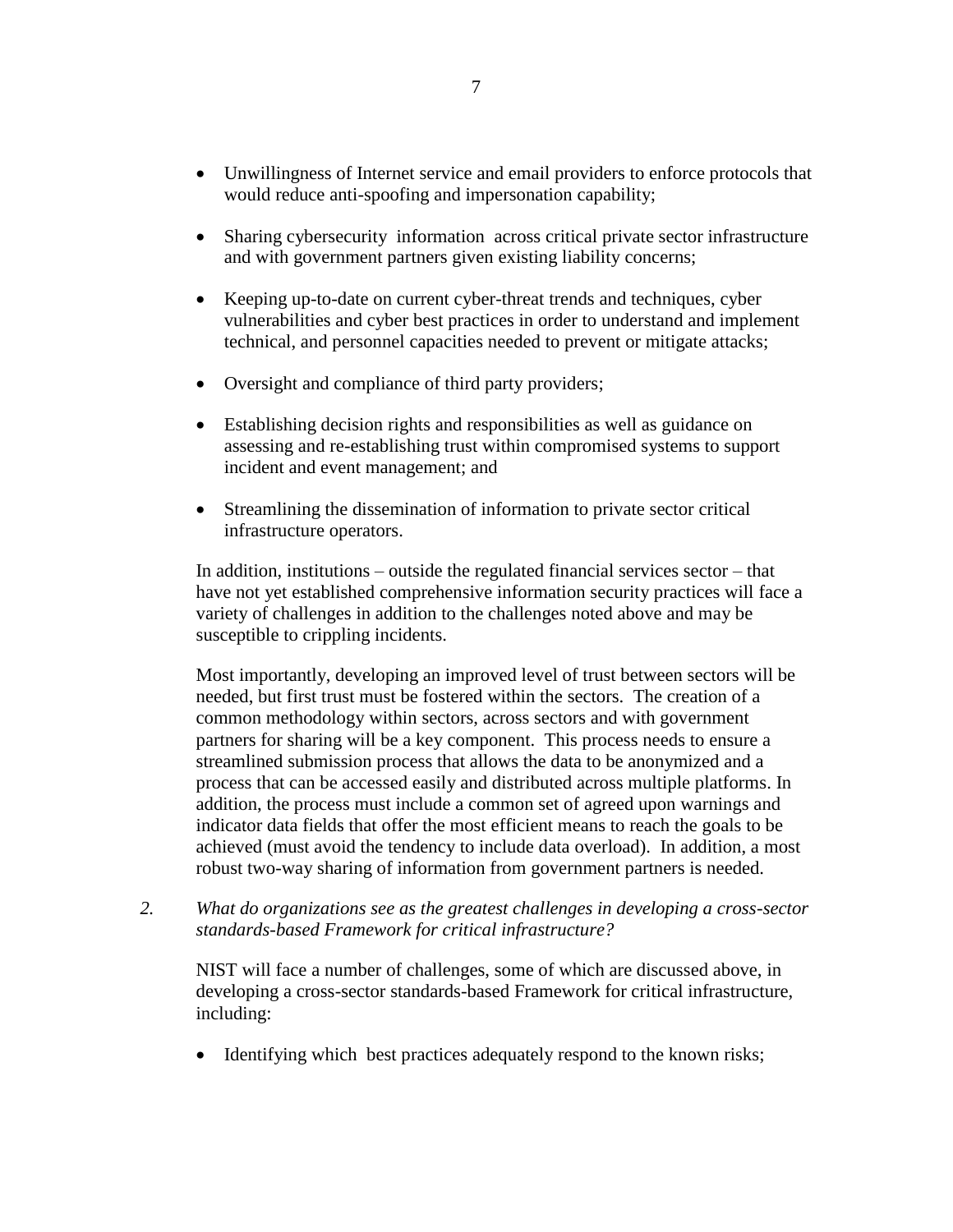- Achieving uniform regulatory expectations, given the different levels of maturity of industry sectors (with different sectors at different stages and with individual institutions pursuing different goals) and the lack of, or variety of, regulatory requirements in certain industries;
- Achieving agreement on sound cross-sector Cybersecurity Framework;
- Gaining sufficient industry input and participation;
- Time and funds, which may result in the temptation to reduce research or reuse past frameworks;
- Ensuring standards are flexible so that institutions can devise solutions that fit their own risk-based needs, and
- Developing a consistent understanding of cross-sector risk and interdependency.
- *3. Describe your organization's policies and procedures governing risk generally and cybersecurity risk specifically. How does senior management communicate and oversee these policies and procedures?*

For many firms, cybersecurity is governed by Enterprise or Operational Risk Management functions, working in conjunction with Information Technology, Information Security, and Technology Risk teams. Regular reporting occurs at various levels, including the Board of Directors and the Business Risk Committee of the Board of Directors, as well as executive and senior management.

Across the sector, financial services firms have developed specific risk-based policies and standards to address cybersecurity. Policies and standards are reenforced through regular employee training and periodic knowledge testing. Additionally, adherence to policies, procedures and associated standards is validated through inspection, testing and, where possible, automated metrics. Internal and third party audits are also performed.

For many FSSCC member-institutions, cyber programs are designed to be consistent with internationally-accepted best practices. To achieve this result, institutions benchmark themselves and actively share cybersecurity threat and vulnerability information and best practices with peers in the financial services industry and outside the industry. As a result of continuous benchmarking, policies and practices are regularly updated, and senior management is typically involved in this process.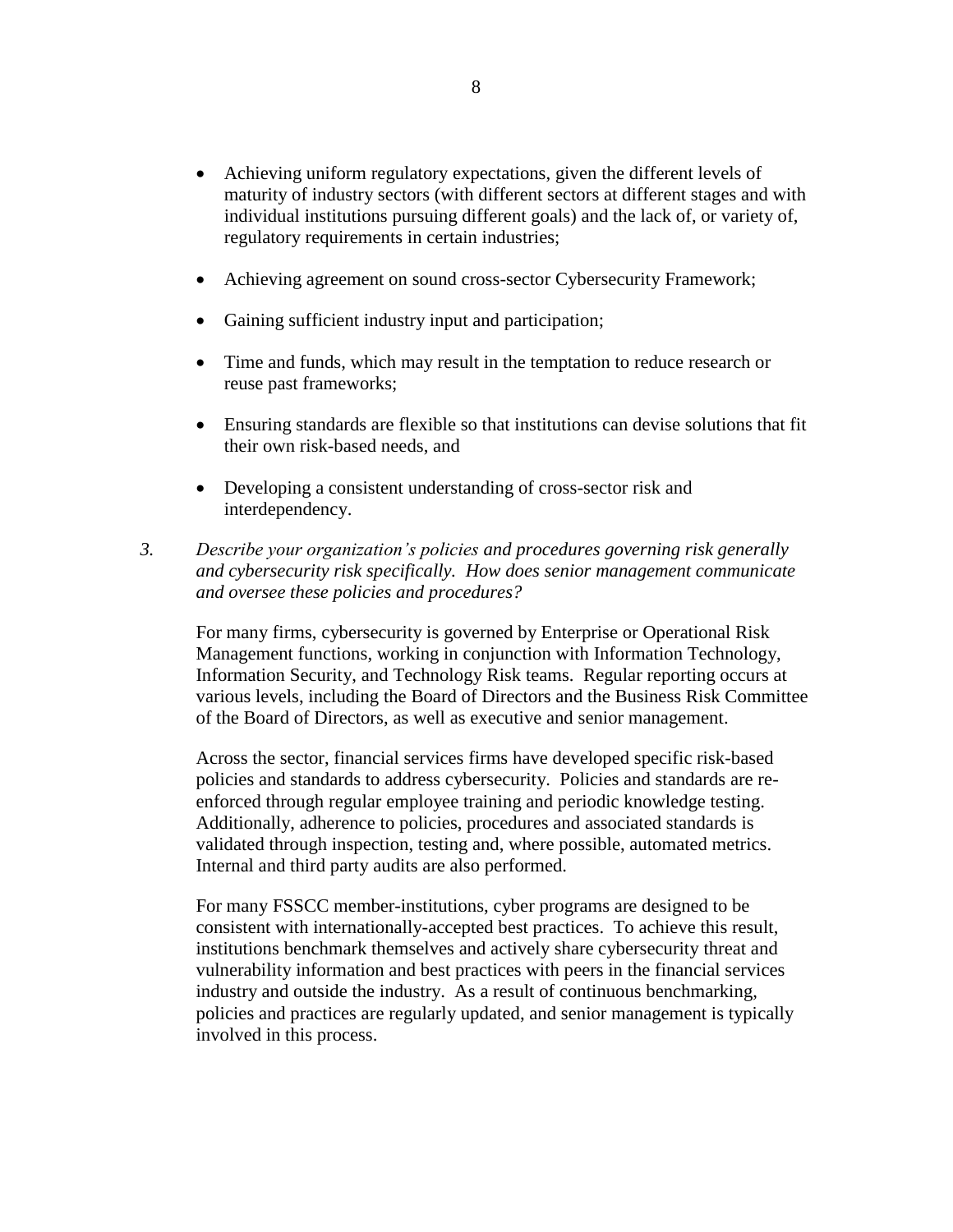In summary, financial services institutions use advanced control processes, robust risk assessment techniques and a strong corporate and policy governance mechanism to maintain the efficacy of their cybersecurity policies across their institutions. Given the fast moving pace of the cyber threats and increasing sophistication levels of the attacks, there is residual risk that, even with strong controls, the attacks can potentially result in the compromise of a firm's systems. Moreover, while all regulated entities must adopt policies, processes and system that meet cybersecurity requirements, smaller firms will not have resources to deploy equivalent resources and capabilities to larger complex firms.

### *4. Where do organizations locate their cybersecurity risk management program/office?*

Institutions' approaches vary, but generally focused around Information Security, Technology and Operations with various connections to the Board of Directors or CEO. For example, the program or office may be located in the following places:

- Information Security and Operations,
- Chief Information Officer ("CIO"),
- Enterprise Information Security Office ("ISO"),
- Chief Information Security Officer ("CISO"),
- Technology and Operations group with a connection to the Corporate Risk group,
- Information Technology Department reporting to the CIO,
- Corporate Risk Management Program ("CRMP"),
- Business Resiliency, and
- Systems Infrastructure.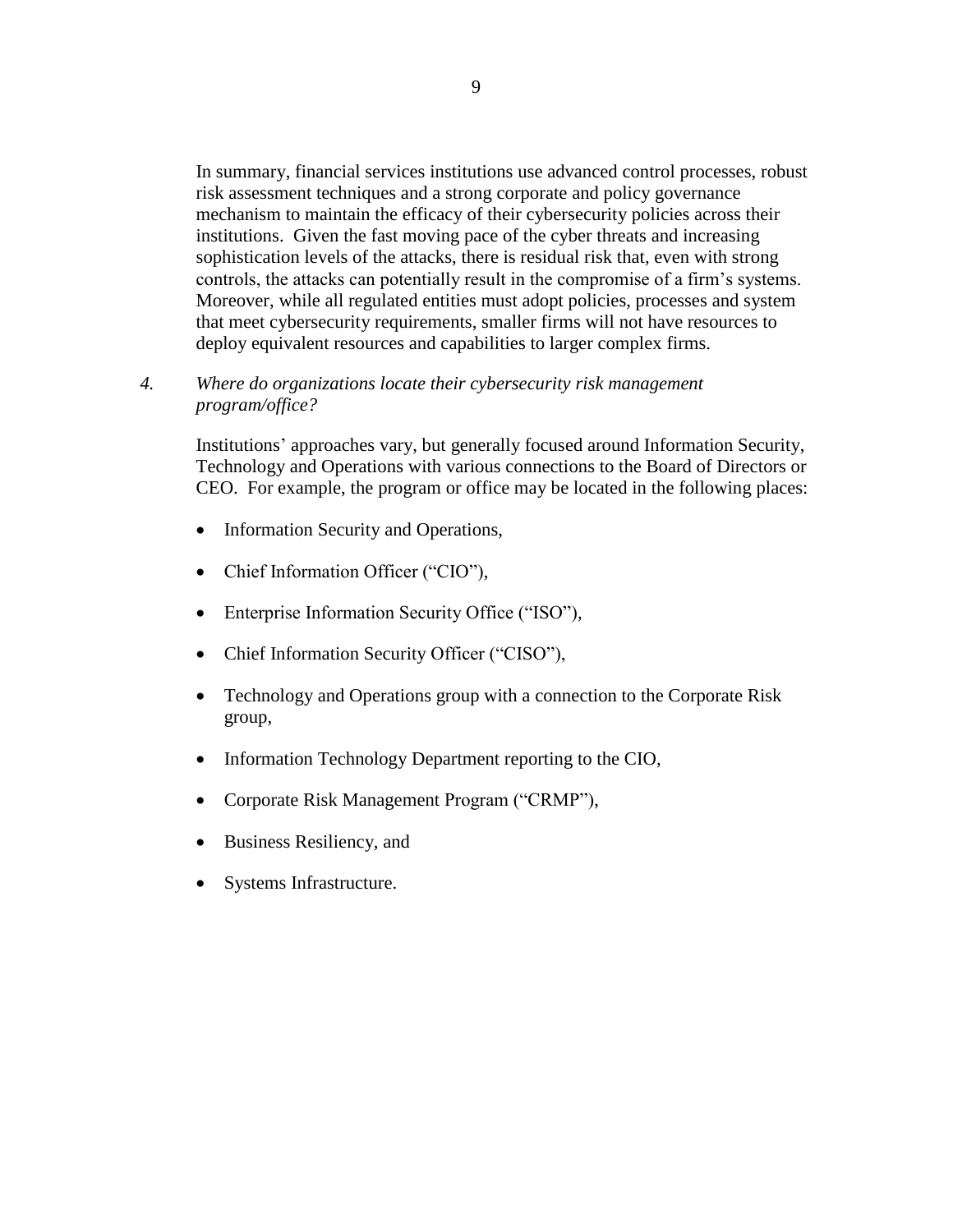# *5. How do organizations define and assess risk generally and cybersecurity risk specifically?*

Institutions noted that they define and assess risks according to various risk definitions. Some focus on those found in the operational risk aspects of the Basel  $II^6$  and Basel  $III^7$  1 frameworks for assuring adequate levels of capital and liquidity for internationally active banks. The Basel frameworks are international standards that seek to strengthen the regulation, supervision, and risk management of the banking sector across the globe. The Basel frameworks address not only credit and market risks but also operational risks, including risks from external fraud and cyber activities. Institutions also use  $IOSCO<sup>8</sup>$  and BIS/IOSCO/CPSS<sup>9</sup>.

Institutions map risks inherent in certain business lines and develop risk tolerances and mitigation techniques per business line. Depending on the nature of the threat and impact comprising the risk, institutions may map at an organizational level. Specifically, cybersecurity risks are defined and assessed using threat vector analyses, which entail mapping risks to operational controls and support by active monitoring and risk metrics.

#### *6. To what extent is cybersecurity risk incorporated into organizations' overarching enterprise risk management?*

Institutions vary in how cybersecurity risk is incorporated. In general, information security risks are often provided to management and enterprise risk organizations for incorporation into larger risks analysis efforts. This information and analysis is used to determine the appropriate resources and prioritization needed for risk treatment or acceptance. These programs provide horizontal views of risk, and consistency to risk management approaches across lines of business.

The team responsible for cybersecurity risk provides proactive and reactive monitoring, assessment and communication of the internal and external landscape for relevant cyber events, risks and threats related to malicious code, vulnerabilities and attacks.

It is important to note that smaller financial organizations may have more focused requirements and may rely on third party service providers for a substantial part of their risk assessment management functions. However, they will still require an enterprise wide policy, plan, processes, and practices.

<sup>&</sup>lt;sup>6</sup> Basel Committee on Banking Supervision, International Convergence of Capital Measurement and Capital Standards (June 2006), http://www.bis.org/publ/bcbs128.pdf

<sup>&</sup>lt;sup>7</sup> Basel Committee on Banking Supervision, Basel III: A global regulatory framework for more resilient banks and banking systems (June 2011), http://www.bis.org/publ/bcbs189.pdf

<sup>&</sup>lt;sup>8</sup> Available at http://www.iosco.org/library/pubdocs/pdf/IOSCOPD78.pdf

<sup>9</sup> Available at http://www.bis.org/publ/cpss101a.pdf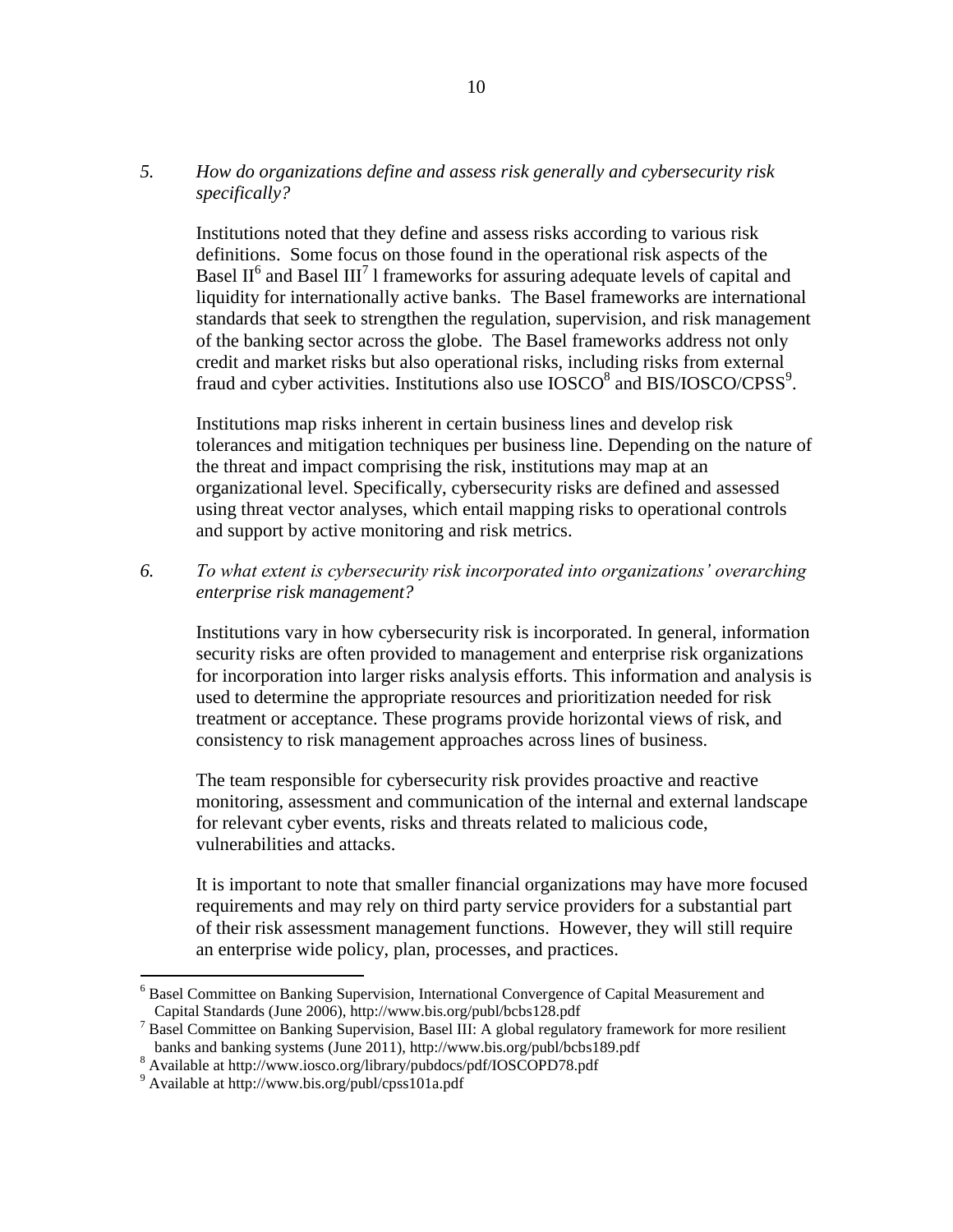*7. What standards, guidelines, best practices, and tools are organizations using to understand, measure, and manage risk at the management, operational and technical levels?*

A number of industry and regulatory frameworks, standards and guidelines exist, which institutions leverage for risk management. These are used to provide a responsive, transparent environment, which may be periodically reviewed by internal and external audit groups. Institutions will often have policies and standards influenced by and aligned to such laws, regulations, and guidance as: Federal Financial Institution Examination Council IT handbooks<sup>10</sup>, NIST SP 800—series<sup>11</sup>, ISO/IEC 27000 series<sup>12</sup>, state data privacy laws, Sarbanes-Oxley  $Act^{13}$ , Gramm-Leach-Bliley Act<sup>14</sup>, Health Insurance Portability and Accountability Act<sup>15</sup>, Payment Card Industry Data Security Standards<sup>16</sup>, COBIT  $5^{17}$ , and CERT Resilience Management Model<sup>18</sup>.

Institutions also leverage tools for measuring, monitoring, and managing cybersecurity risks, such as automated configuration verification systems, information loss prevention systems, network forensic tools and processes, vulnerability scanners and application testing tools. To understand the vulnerabilities of their systems, institutions may hire third parties to do penetration testing. The third parties then provide feedback on gaps and improvements to the system.

Standards, guidelines and tools are periodically assessed internally and by external regulators to confirm compliance and validate effectiveness. The information security framework focuses on people, process and technology and is designed to ensure effective transparency, measurability, reporting and oversight.

<sup>&</sup>lt;sup>10</sup> FFIEC IT Examination Handbook Infobase, http://ithandbook.ffiec.gov/.

<sup>&</sup>lt;sup>11</sup> NIST Computer Security Resource Center, Special Publication 800 Series, http://csrc.nist.gov/publications/PubsSPs.html.

<sup>&</sup>lt;sup>12</sup> ISO/IEC 27000:2012. Information technology -- Security techniques -- Information security management systems -- Overview and vocabulary,

http://www.iso.org/iso/home/store/catalogue\_ics/catalogue\_detail\_ics.htm?csnumber=56891

<sup>13</sup> Pub.L. 107–204, 116 Stat. 745 (2002)

<sup>14</sup> Pub.L. 106–102, 113 Stat. 1338 (1999)

<sup>&</sup>lt;sup>15</sup> Pub. L. No. 104-191, 110 Stat. 1936 (1996)

<sup>&</sup>lt;sup>16</sup> PCI Data Security Standards: https://www.pcisecuritystandards.org/security\_standards/

<sup>&</sup>lt;sup>17</sup> COBIT 5: A Business Framework for the Governance and Management of Enterprise IT. http://www.isaca.org/COBIT/Pages/default.aspx

<sup>&</sup>lt;sup>18</sup> CERT Resilience Management Model. http://www.cert.org/resilience/rmm.html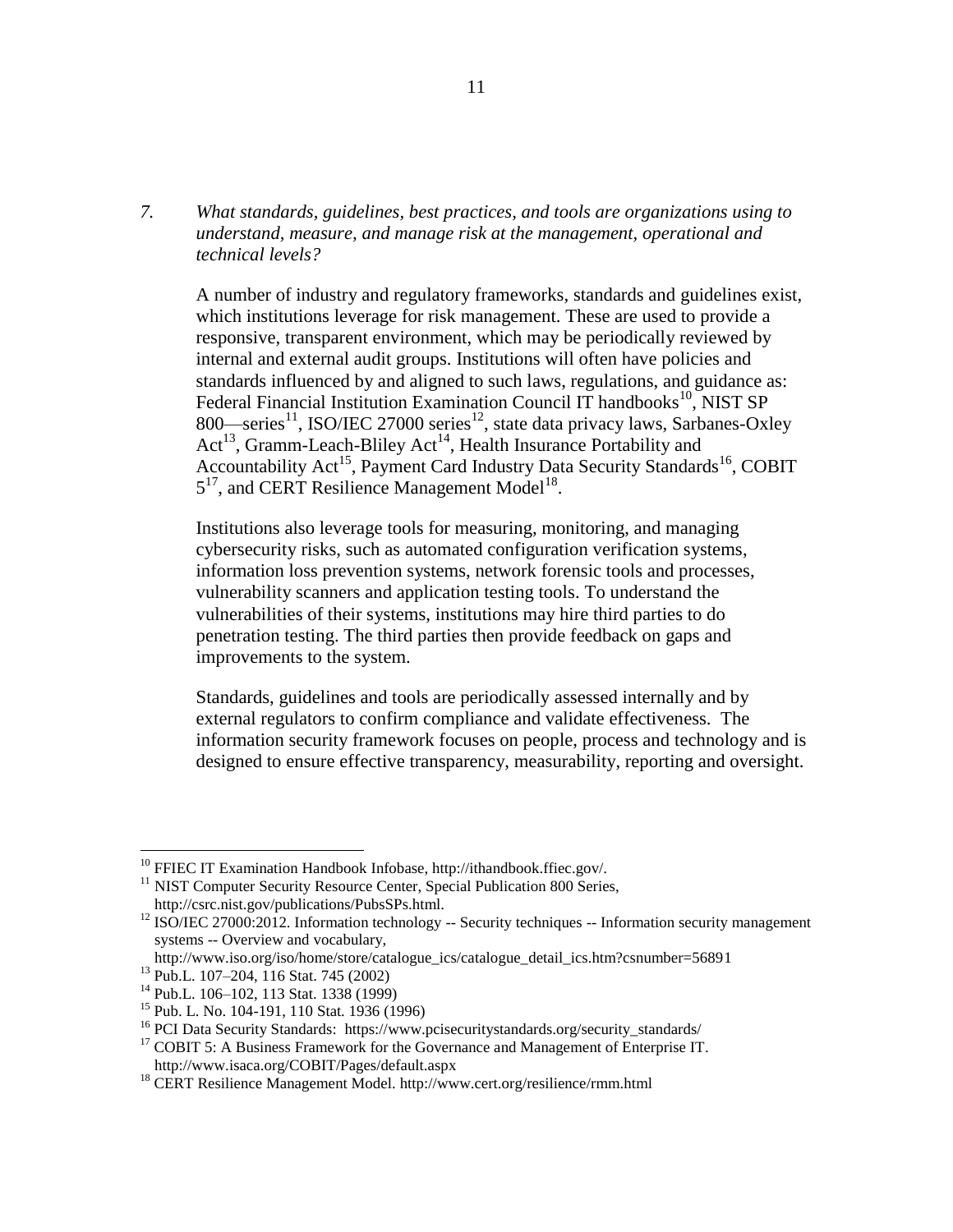*8. What are the current regulatory and regulatory reporting requirements in the United States (e.g., local, state, national, and other) for organizations relating to cybersecurity?*

As noted above, financial services institutions are subject to an array of regulatory standards and requirements.

Financial institutions are subject to numerous U.S. federal laws – including the Gramm-Leach-Bliley Act<sup>19</sup> ("GLBA"), the Fair Credit Reporting Act<sup>20</sup> ("FCRA") and the Right to Financial Privacy  $Ac<sup>21</sup>$  ("RFPA"), Computer Fraud and Abuse  $Act^{22}$  ("CFAA"), the Health Insurance Portability and Accountability Act ("HIPAA")<sup>23</sup>, and the Electronic Communications Privacy Act<sup>24</sup> ("ECPA") – relating to the protection of the consumer information that they possess. For example, since 1970, the FCRA has promoted the accuracy, fairness and privacy of personal data assembled by "consumer reporting agencies" (which includes many institutions in the industry). The GLBA requires financial institutions to adopt privacy policies and safeguards and to provide notices to consumers about those policies. Together, the FCRA and GLBA establish a comprehensive framework of fair information practices and include requirements for data quality, data security, identity theft prevention, data use limitations, data destruction, notice, user consent and accountability.

Individual institutions also have various federal reporting requirements. In the event of an attack that accesses consumer data or critical institutional data, institutions must file a Suspicious Activity Report ("SAR") with the Financial Crimes Enforcement Network ("FinCEN").<sup>25</sup> Institutions also may have similar reporting requirements in the case of international incidents and may have state SAR filing obligations as well.

Institutions that issue securities registered with the U.S. Securities and Exchange Commission ("SEC") also may be required to disclose known or threatened cybersecurity incidents and risks. The SEC's Division of Corporation Finance

<sup>&</sup>lt;sup>19</sup> 15 U.S.C. § 1681et seq.

<sup>20</sup> 12 U.S.C. § 3401 et seq.

 $21$  18 U.S.C. § 1030 et seq.

<sup>22</sup> 18 U.S.C. § 1030. http://www.gpo.gov/fdsys/pkg/PLAW-112publ283/html/PLAW-112publ283.htm.

<sup>23</sup> 42 USC 1320d et seq. and Rules Under the Health Information Technology for Economic and Clinical Health Act and the Genetic Information Nondiscrimination Act; Final Rule, 78 Fed. Reg. 5565,

<sup>&</sup>lt;sup>24</sup> 18 U.S.C. § 2510 et seq.

<sup>&</sup>lt;sup>25</sup> Per The Currency and Foreign Transactions Reporting Act of 1970. 31 U.S.C. 5311-5314e.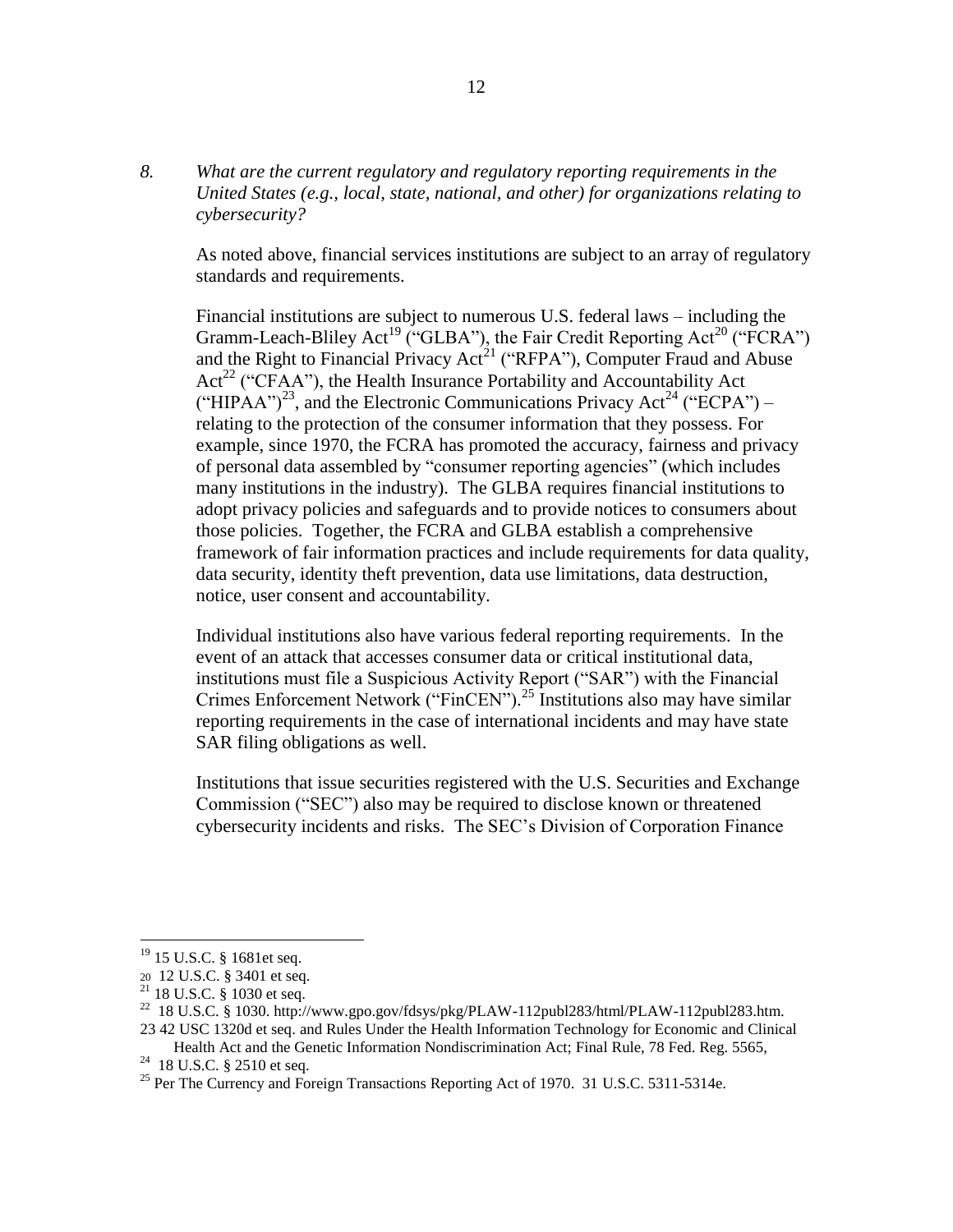has provided detailed guidance to institutions regarding their cybersecurity risk disclosure obligations.<sup>26</sup>

These federal standards are coupled with various U.S. state law requirements. For example, forty six states have adopted data breach notice legislation.<sup>27</sup> Some states, like Massachusetts, have gone further to impose affirmative data protection requirements, including the safeguarding of data through means such as encryption of personal data and network security controls, on financial institutions operating in their jurisdictions.<sup>28</sup> According to the National Conference of State Legislatures, at least 13 states considered legislation in 2012 that would introduce security breach notice requirements, expand the scope of existing laws, set additional requirements for notification, or change the penalties associated with breaches.

The various regulatory requirements are re-enforced by regular, proactive review by highly specialized regulators that are supported by the Federal Financial Institutions Examination Council ("FFIEC"), an interagency entity that issues data privacy and cybersecurity guidance and examination and monitoring procedures. The FFIEC, for example, has published the following standards: (i) Interagency Guidelines Establishing Standards for Safeguarding Customer Information; $^{29}$  (ii) Interagency Guidelines Establishing Information Security Standards;<sup>30</sup> (iii) Interagency Guidelines on Response Programs for Unauthorized Access to Customer Information and Customer Notice; $31$  and (iv) Information Technology Examination Handbooks.<sup>32</sup>

Institutions participating in the securities and futures markets are also subject, in addition to SEC rules, to Commodity Futures Trading Commission's ("CFTC") rules. For example the Commodity Exchange  $Act^{33}$  ("CEA") establishes a comprehensive statutory framework to reduce risk, increase transparency, and promote market integrity within the financial system by, among other things, "Operational Safeguards Designed to Prevent Unauthorized Access to the System" based upon the "Core Principles" established by the CTFC.

<sup>&</sup>lt;sup>26</sup> See Item 503(c) of Regulation S-K and "CF Disclosure Guidance: Topic No. 2 Cybersecurity" (Oct. 13, 2012), *available at* http://www.sec.gov/divisions/corpfin/guidance/cfguidance-topic2.htm.

<sup>&</sup>lt;sup>27</sup> State Security Breach Notification Laws, Nat'l Conference of State Legislatures, http://www.ncsl.org/issues-research/telecom/security-breach-notification-laws.aspx (last updated August 20, 2012)

<sup>&</sup>lt;sup>28</sup> MA 201 CRM 17

<sup>29</sup> http://ithandbook.ffiec.gov/media/resources/3379/joi-safeguard\_customer\_info\_final\_rule.pdf

<sup>30</sup> http://ithandbook.ffiec.gov/media/resources/3484/ots-ceo-ltr-231.pdf

<sup>31</sup> ithandbook.ffiec.gov/media/resources/3488/ots-ceo-ltr-214.pdf

<sup>32</sup> http://ithandbook.ffiec.gov/it-booklets.aspx

 $33$  7 U.S.C. 1 et seq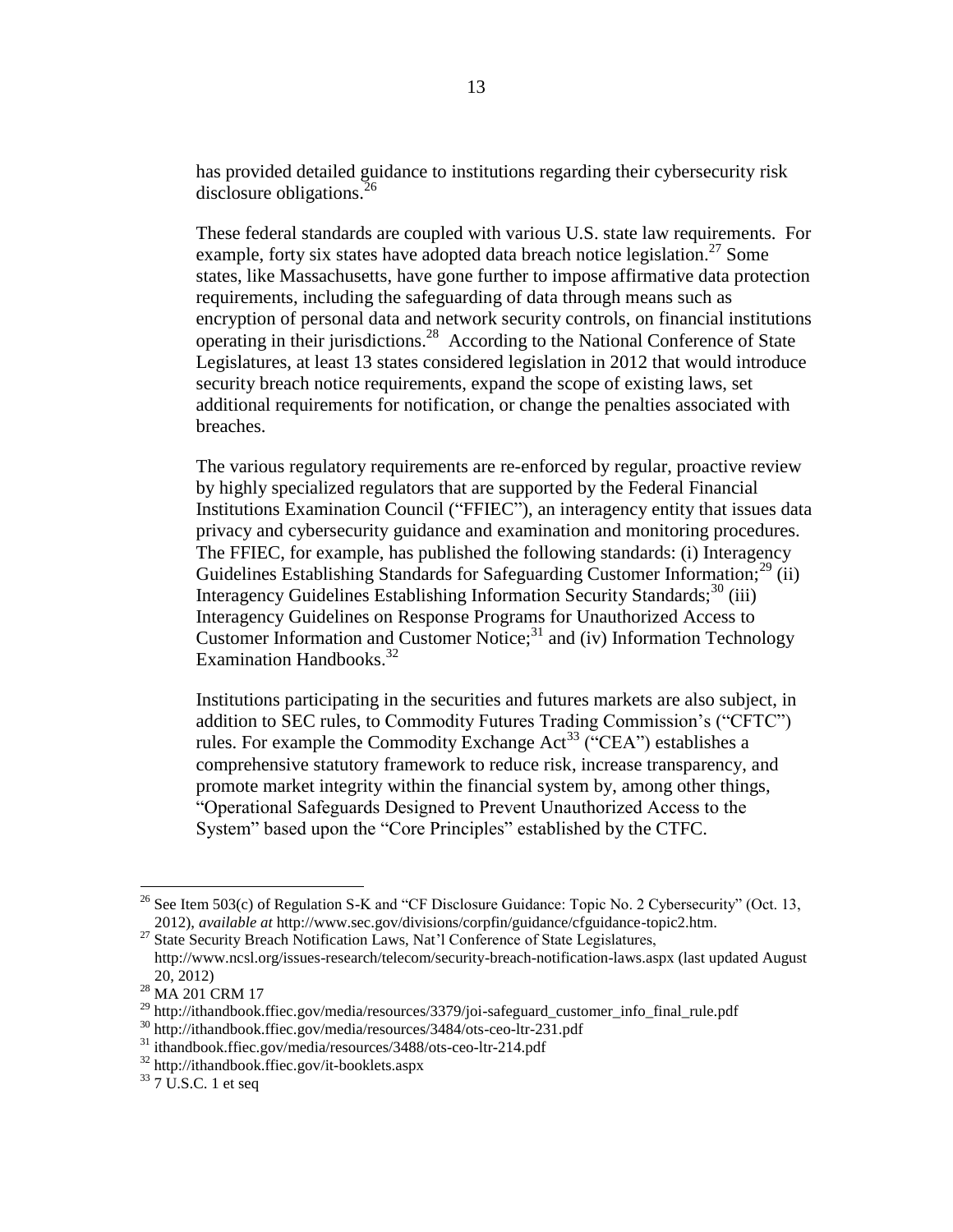Financial services regulators have also been active recently in proposing new rules that would require some institutions to implement new policies and procedures in this area. Specifically, the SEC proposed Regulation Systems Compliance and Integrity<sup>34</sup>, which would replace existing voluntary standards applicable to securities exchanges, clearing agencies and certain other market participants with rules intended to better protect trading markets from vulnerabilities posed by technology issues. The proposed rule targets systems, whether in production, development, or testing that directly support trading, clearance and settlement, order routing, market data, regulation, or surveillance. In addition, this proposed rule would encompass requirements for notifications, reporting and recordkeeping, and place additional controls on all systems within a firm that may have some interaction with a core trading, clearing or settlement system.

Similarly the SEC has instituted, for SROs and certain alternative trading systems ("ATSs"), a voluntary "Automation Review Policy ("ARP")". Under ARP, Commission staff has worked with SROs and certain ATSs to assess their automated systems. The ARP Inspection Program was developed to implement the Commission's ARP policy statements issued in 1989 and 1991 ("ARP Policy Statements"). In 1998, the Commission adopted Regulation ATS which, among other things, imposed by rule certain aspects of the ARP Policy Statement on significant volume ATSs. Under the ARP Inspection Program, Commission staff reviews the capacity, integrity, resiliency, availability, and security of the systems of ARP entities. Specifically, Division staff conducts inspections of ARP entities' systems, attends periodic technology briefings presented by staff of ARP entities, monitors the progress of planned significant system changes, and responds to reports of systems problems at ARP entities. As noted above, the SEC has recently proposed to replace the voluntary ARP program with proposed Regulations SCI. Proposed Regulation SCI would codify and expand the ARP Program. Although not rising to the level of a regulatory obligation, a variety of industry rules have developed and constitute additional standards financial institutions must follow to access payment services. For example, the Payment Card Industry Data Security Standards ("PCI DSS"), promulgated by the PCI Security Standards Council, provide a framework for developing robust payment card data security process and include prevention, detection and appropriate reaction to security incidents.

Recently, the European Commission published on a draft Network and Information Security (NIS) Directive, as part of its EU Cybersecurity Strategy, which would institute risk management and reporting requirements on 'key industries', including banking and financial institutions. Similarly, the European

<sup>34</sup> <http://www.sec.gov/rules/proposed/2013/34-69077.pdf>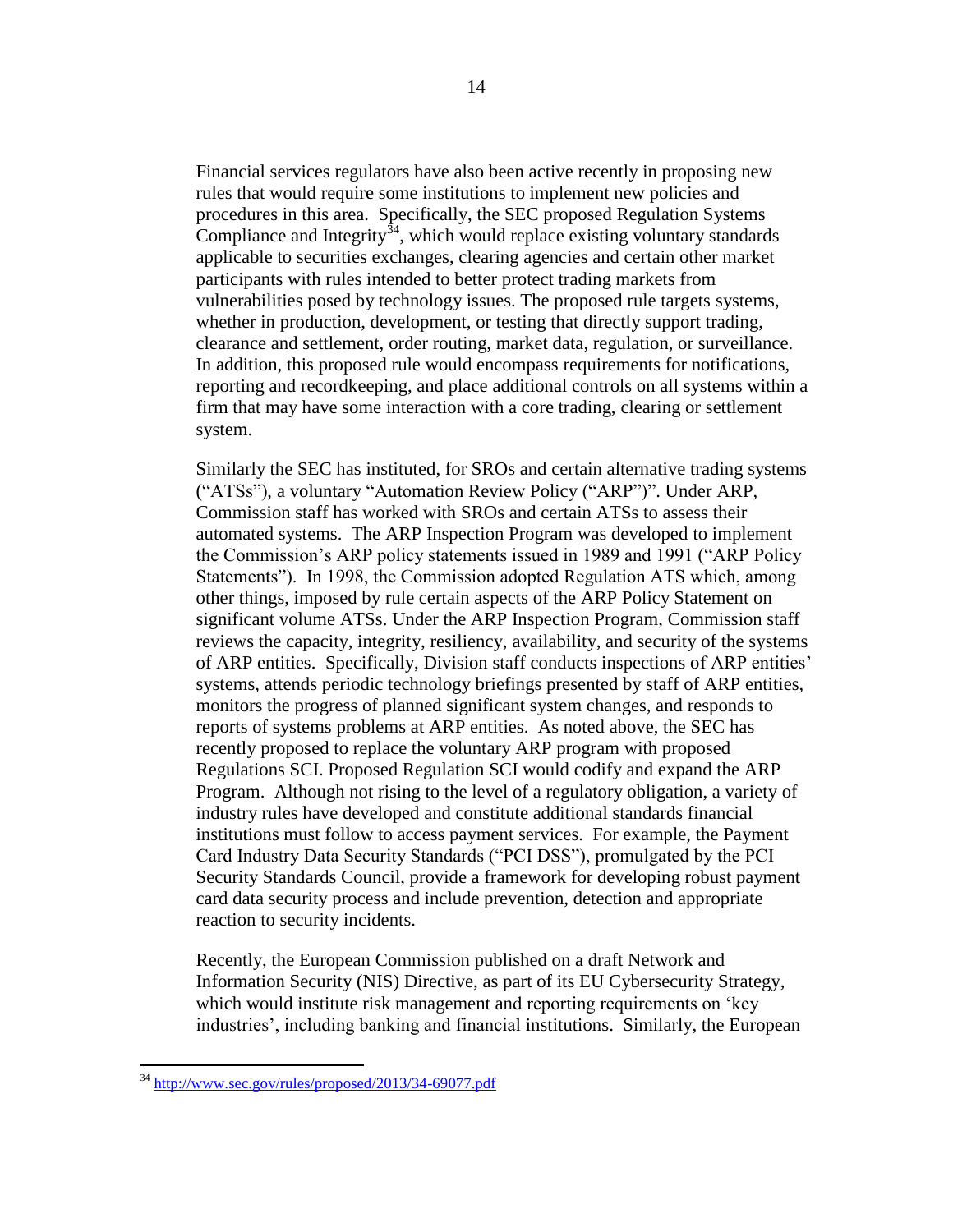Parliament has proposed new regulations increasing data breach requirements on institutions.

As noted in the December, 2011, United State Government Accountability Office report, "CRITICAL INFRASTRUCTURE PROTECTION: Cybersecurity Guidance Is Available, but More Can Be Done to Promote Its Use," financial sector regulations, guidance, and examination standards are also substantially similar to the National Institute of Standards and Technology Special Publication 800-53, mapping essentially to all of the recommended controls for federal information systems.

*9. What organizational critical assets are interdependent upon other critical physical and information infrastructures, including telecommunications, energy, financial services, water and transportation sectors?*

As noted by both NIST and the Presidential Executive Order, sectors rely on each critical infrastructure sector for specific aspects of their business. We agree with the assessment made in the Executive Order that the communications and energy sectors are uniquely critical. We identify these sectors as an outage in one of their key systems can create a cascading outage effect to other critical infrastructure sectors. What performance goals do organizations adopt to ensure their ability to provide essential services while managing cybersecurity risk?

Organizational strategy includes the roles and responsibilities for producing policy, communications, security technology design, and implementation approaches. All services are evaluated and categorized from the cybersecurity risk perspective. These processes ensure that business services deemed crucial to an institution's ability to operate receive a higher level of scrutiny.

Critical services are assigned the most stringent controls, which include redundancy and diversity measures, and validation of these controls is performed continuously. Critical processes are also targeted for the development of contingency plans, which are tested in case of service disruption regardless of the cause.

The corporate business continuity plan incorporates all processes where security considerations are imbedded. Enterprise security programs include processes wherein cybersecurity risk is appropriately balanced against the inherent service risk such that the organization is able to maintain critical services acceptable to customers while not causing undue risk to the organization or its customers and employees.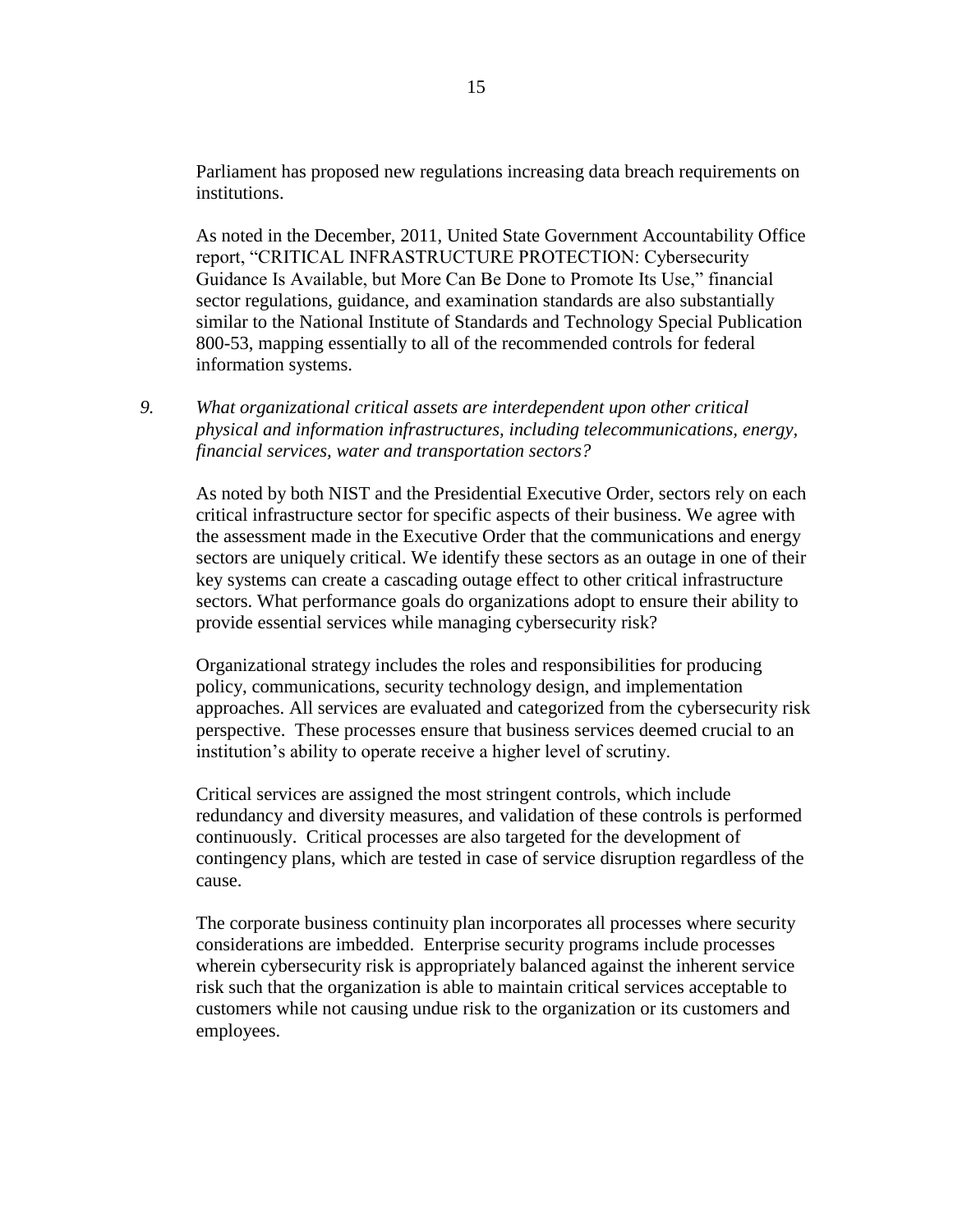*10. If your organization is required to report to more than one regulatory body, what information does your organization report and what has been your organization's reporting experience?*

Financial institutions report to a large number of regulatory agencies in response to financial (e.g., capital), operational (e.g., data management) and risk issues (e.g., privacy). Institutions also report to both regulatory and non-regulatory bodies, including law enforcement, FinCEN, state agencies, and the SEC. In addition, cybersecurity frequently is the subject of inquiries from institutions' primary regulators in the U.S. and internationally. The reports vary in their requirements based on the needs of the primary audience and the potential secondary audiences.

Various reporting requirements are burdensome and costly to financial institutions with little reciprocal benefit. It is necessary to consider the current reporting requirements and data shared prior to requiring new data reporting requirements.

*11. What role(s) do or should national/international standards and organizations that develop national/international standards play in critical infrastructure cybersecurity conformity assessment?*

Standards bodies are critical to establishing a risk framework but should not play a direct role in conformity assessment. However, they should provide tools (e.g., checklists) to equip risk assessors to effectively measure critical infrastructure compliance. These tools should focus on control functionality rather than management process.

FSSCC urges NIST to coordinate and align U.S. and international standards to reduce the conflicts and duplication of effort that can accompany different localjurisdictional requirements and so that institutions can rationalize and streamline operations. International conformity can aid in enabling collaboration, foster sharing techniques and provide guidance to institutions that have less mature risk management capabilities.

FSSCC urges NIST to ensure the framework consists of generally applicable standards and guidelines that can be modified by industry to fit varying businesses, practices and local-law requirements across the globe and can respond to potential worldwide cyber threats.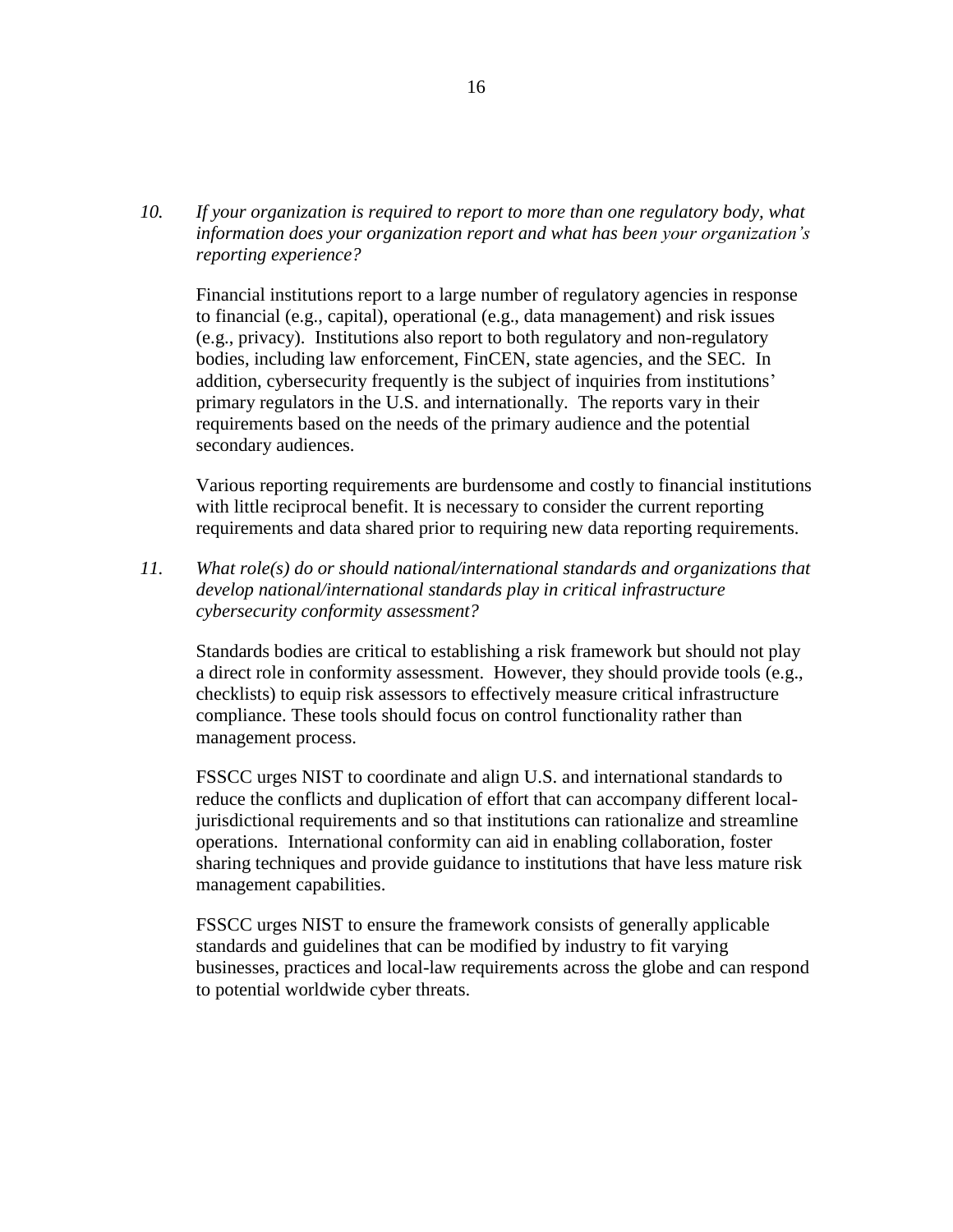### **B. Use of Frameworks, Standards, Guidelines and Best Practices**

As discussed above, the financial services industry employs a wide variety of control frameworks and best practices. The industry takes a "mature" and well-developed approach to cybersecurity, as reinforced by regulatory requirements and supervisory expectations. These standards, guidelines, and practices must take into account the widely varying nature of financial businesses and organizations and the vast differences in size between institutions as well.

In developing its Cybersecurity Framework, NIST should recognize the many affirmative steps already taken by the sector and should incorporate the industry's approaches into the guidelines and standards that NIST develops. NIST also may need to account for differences in sectors when developing its framework. A 'one-size-fits-all' approach would likely be ineffective, as sectors will approach the Cybersecurity Framework from different positions (in terms of maturity and regulatory requirements) and face different threats. Best practices should be used to define the objective – not the specific processes and procedures to achieve the objective. This approach can provide the latitude for defining a strong Framework without constraining an organization to use its creativity and innovation.

As appropriate, the relationship between the FSSCC and FBIIC through the sector specific agency, the Department of the Treasury, should be leveraged. It is essential that any new processes support and strengthen the existing infrastructure. When an institution faces a data breach or cyber-threat, it has to interact with multiple regulators and governmental groups of varying degrees of utility from the perspective of the sector. Further consideration should be given to improving the flow of requests and information within the context of the complex statutory requirements and mandates of the regulatory, law enforcement and intelligence communities.

#### *1. What additional approaches already exist?*

As mentioned above, institutions use a number of frameworks, standards, guidelines and best practices. Guidance commonly referred to by information security professionals when developing or maturing practices include NIST SP 800 series and the ISO/IEC 27000 series. Audit professionals often also refer to regulatory and international standards. Regulatory standards include:

Basel III, FFIEC Information Security Handbook, and general IT controls required by the Sarbanes-Oxley Act.

International standards include: ISACA Control Objectives for Information and Related Technology (COBIT), Payment Card Industry Data Security Standards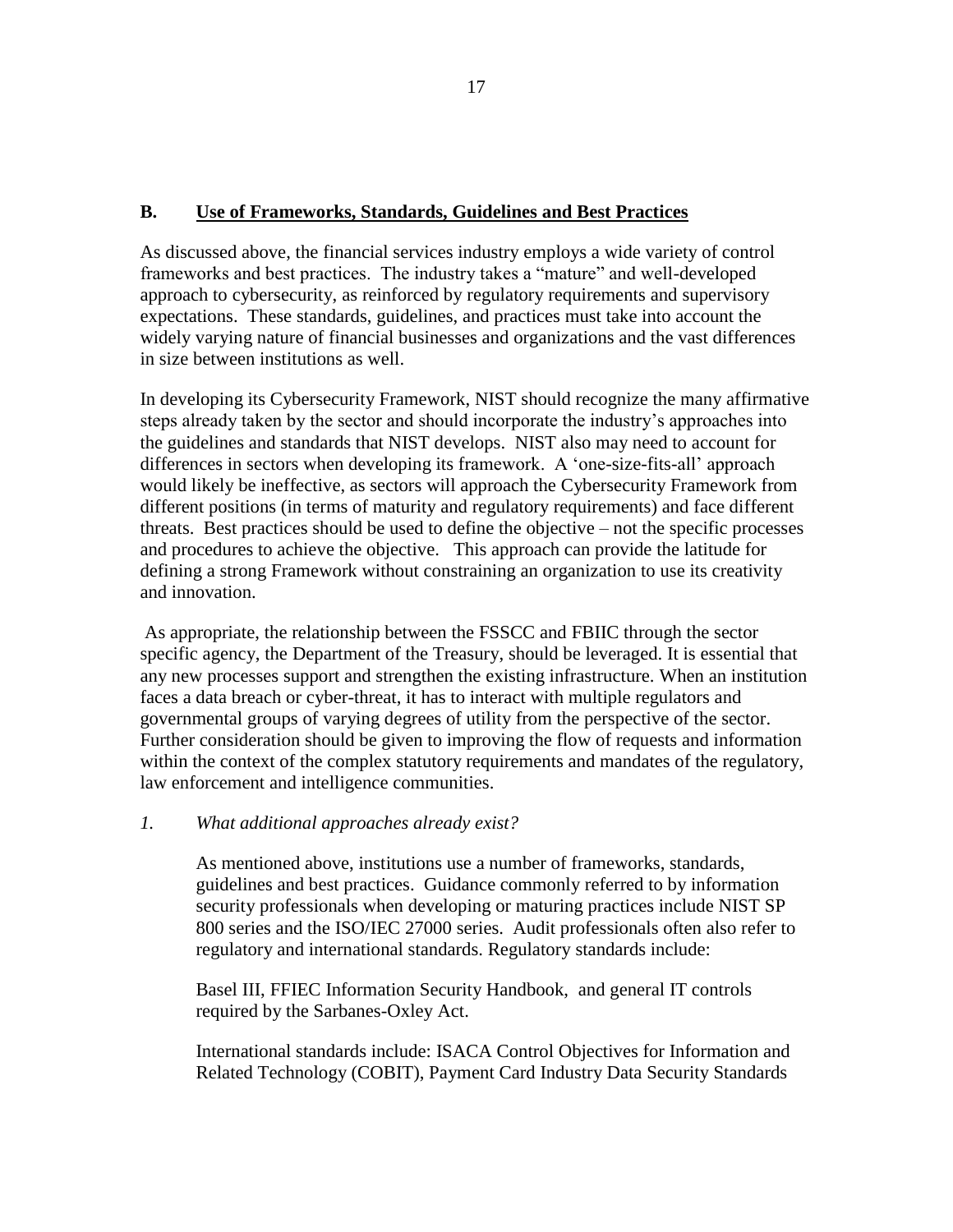(PCI-DSS), COSO Financial Controls Framework<sup>35</sup>, Information Technology Infrastructure Library<sup>36</sup>, Capability Maturity Model<sup>37</sup> (CMM), Information Security Management Maturity Model<sup>38</sup> (ISM3), CERT Resilience Management Model, Open Web Application Security Project<sup>39</sup> (OWASP), ASC X9 standards<sup>40</sup>, CERT Control Systems Security Program<sup>41</sup>, and CERT Cyber Security Policy Planning and Preparation.<sup>42</sup>

Technology professionals count on NIST, CIS, and SANS for guidance on secure device configurations.

Likewise, the SEC and the SROs, such as the MSRB, FINRA, and the NFA review the cyber security programs of exchanges, broker-dealers and clearing organizations as part of their ongoing supervisory exams and related activities. Similarly, the CFTC reviews the cybersecurity of financial market infrastructures as part of its supervisory activities.

*2. Which of these approaches apply across sectors?*

Though some are designed to address requirements of specific sectors, all can apply to other sectors, but they must be adapted appropriately. In addition, many of the general (non-sector specific) regulations and laws apply across sectors but may not be applicable to all institutions (e.g., SEC requirements).

*3. Which organizations use these approaches?*

Institutions within financial services use a mix of the standards and approaches listed above to assist in managing the cyber risk. However, no one approach is used across the sector.

*4. What, if any, are the limitations of using [existing] approaches?*

The prime risk posed by any published standard is that it was developed at a given "point in time" and so reflects the judgment of the publication committee at that time. Cybersecurity risks may shift faster than the assessment, policy, standards and remediation can adapt. Existing approaches for cybersecurity, a discipline

 $35$  Enterprise Risk Management — Integrated Framework. http://www.coso.org/guidance.htm

<sup>36</sup> http://www.itil-officialsite.com/

<sup>37</sup> CMMI Institute powered by Carnegie Mellon http://cmmiinstitute.com/results/

<sup>38</sup> www.ISM3.com

<sup>39</sup> www.owasp.org

 $40$  https://www.x9.org/home/

<sup>41</sup> http://ics-cert.us-cert.gov/csetdownload.html

<sup>42</sup> http://ics-cert.us-cert.gov/csstandards.html#plan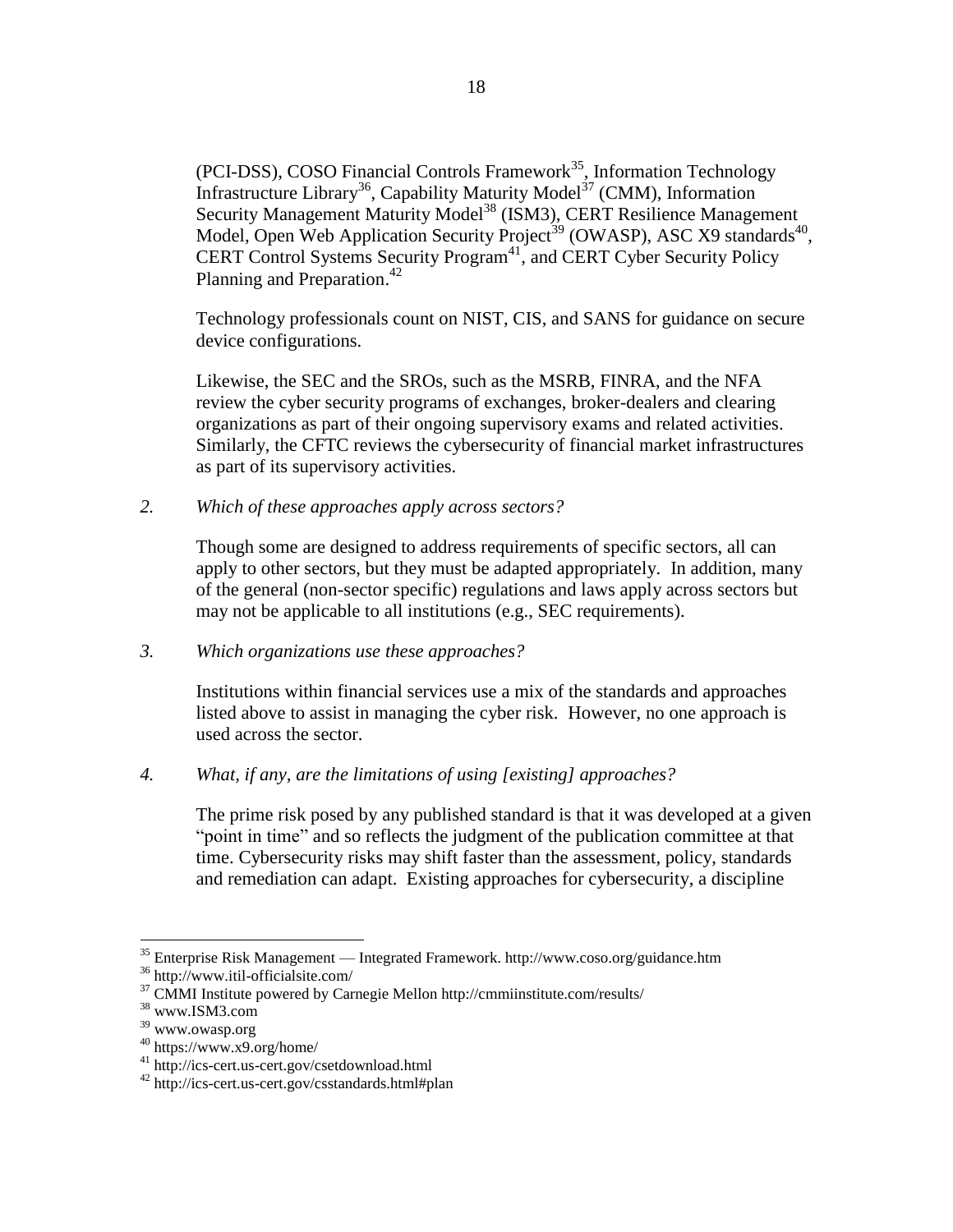that is, by its nature, highly dynamic and ever changing, are limited in the ability to adapt as cyber risks evolve.

Any Cybersecurity Framework must be both highly structured, yet, nimble and flexible enough to adapt in real time as threats emerge. In addition, standards or guidelines that amount to a static set of "checklists" without an initial risk-based approach may result in institutions being "compliant" without being effectively secure. There is also the risk to common standards developing within and across sectors, which prevent or limit a firm's ability to innovate in protecting its systems in a way that is not used by others. By adopting a common framework we could open the sector and critical infrastructure more generally to the same risks and threats due to the lack of independent development.

Another key limitation is that current cybersecurity approaches are specific to their mission and goals. Each was developed independent of the others and, as a result, different standards may be hard to reconcile with each other.

Finally, standards, guidelines and best practices may not be sufficient if skilled resources are not deployed in a particular organization. For some institutions and sectors, resource constraints have been a factor limiting cybersecurity and will continue to be a factor in implementing any standards proposed by the Cybersecurity Framework.

#### *5. What, if any, modifications could make these approaches more useful?*

A successfully-designed common framework will allow for better compatibility across industry and sector approaches. Modifications to harmonize existing standards into a common framework include: consolidating existing standards, broadening the scope of existing standards to make the standards more encompassing, and clearly marking the standards to be used for a particular type of asset.

Mapping controls to risks and threats across diverse frameworks is another modification that can help in the structure, execution and analytics of the key operational techniques being used for effective cybersecurity risk management. The development of one common cross-framework taxonomy would not only support the mapping process, but also help to identify existing or potential gaps that may appear in one or more of the best practices.

However, no approach will be useful unless it has developed clear and actionable frameworks, standards and guidelines. Clarity can be established through improved coordination between and among standards-making bodies, and an actionable framework is one that is designed and empowered to identify, assess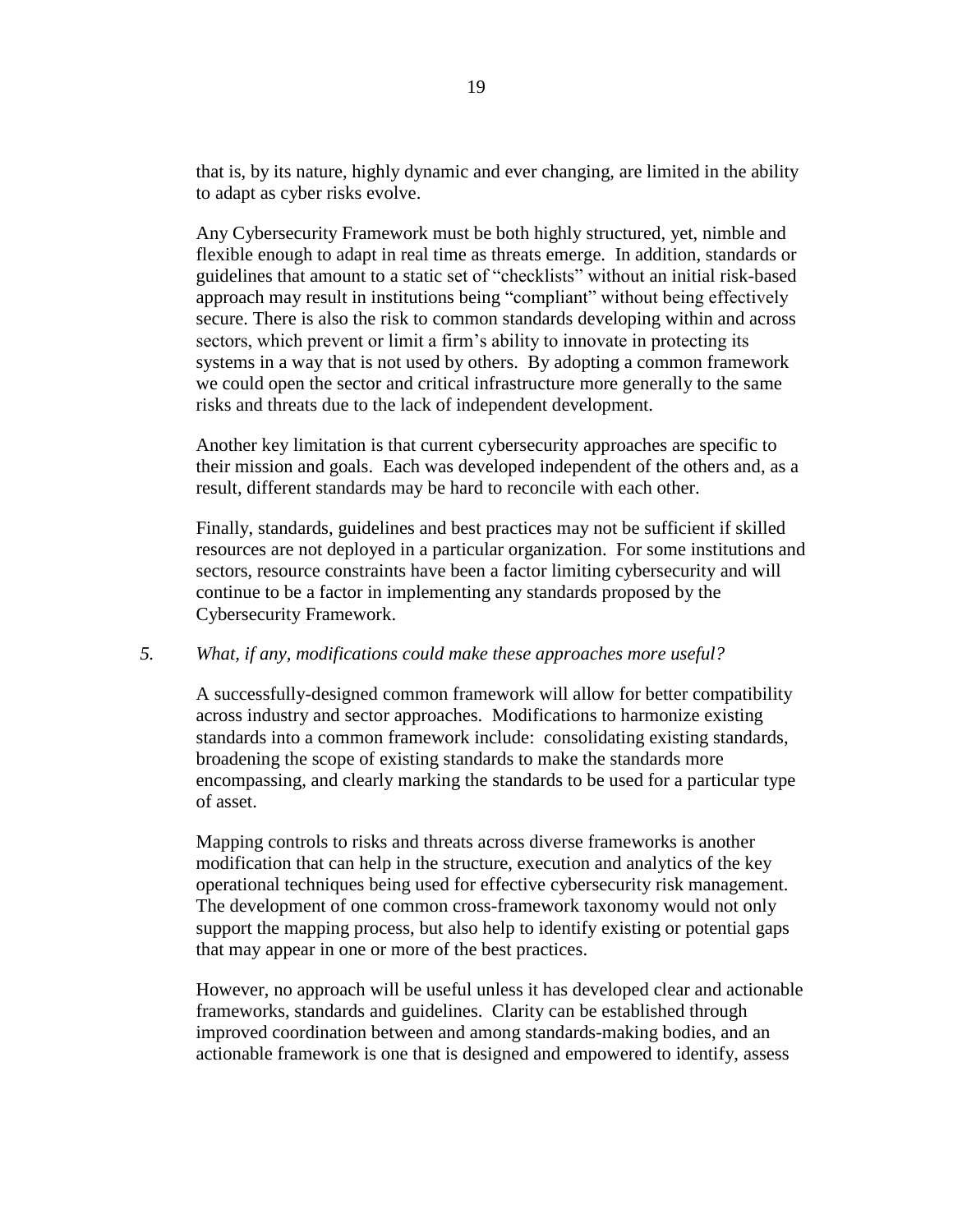and respond to threats as they occur. Finally, standards should not be static or technology specific, but should be risk-based to fit the local situation.

#### *6. How do these approaches take into account sector-specific needs?*

Several are designed for specific needs that may or may not flow across different sectors. As such, they may take different approaches on the same issue. In addition, for those that do not take a sector approach, they rely on the interpretation based on the specific needs of the sector to allow a more effective use of the approach.

For example, within the FFIEC IT Handbook reference is made to specific standards for use to assess risk. The Handbook also may identify alternative applications to the standards or specific applications.

As NIST develops the Cybersecurity Framework, it must be an agile and flexible approach that accounts for size, complexity, and nature of the information and/or services an institution maintains or provides.

Two more specific examples are outlined below.

The NIST SP 800 series is specific to the governmental sector when it is prescriptive, but it is also generic enough that other institutions and sectors can adopt the guidance and adapt it to their environment without significant difficulty. For institutions that work with / provide services to governmental bodies, this alignment helps ensure the governmental body that appropriate security controls are considered.

In the case of standards such as the ISO/IEC 27000 series, the guidance is abstract so that it can be interpreted and applied by an organization such that the required controls can be met in a manner specific to the organization's business, technology and risk environments. Where prescriptive minimal requirements are specified, they are generally considered acceptable across institutions and sectors. Additionally, this is an internationally accepted set of standards that provides flexibility to ensure institutions can adapt the controls to fit the various legal and regulatory environments in which they operate.

### *7. When using an existing framework, should there be a related sector-specific standards development process or voluntary program?*

Given that all sectors are at risk to similar threats, there is a need to have basic core element requirements across sectors. In addition, it is essential to provide sector specific guidance. One common standard for all sectors would be ineffective as different sectors, and within each sector, face vastly different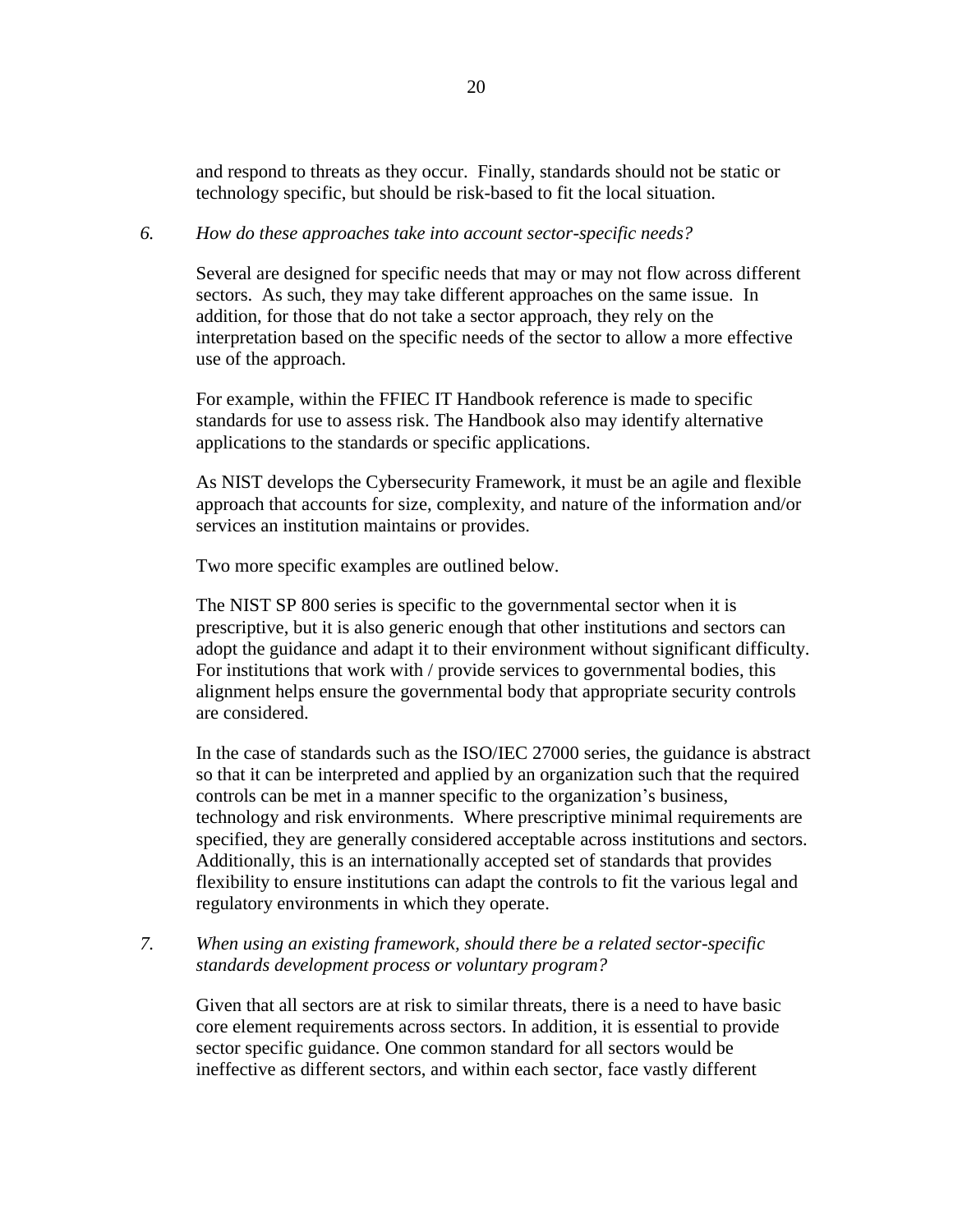threats. Sector-specific guidelines would be useful to ensure continuity and applicability across the sector. Guideline development could be led by those institutions that have more mature cybersecurity risk management institutions. The development of a guideline will allow those smaller players in the sector to participate more easily in the voluntary standards. We support the development and adoption of voluntary sector-specific standards which are flexible and adaptable based on an organization's existing size and complexity.

*8. What can the role of sector-specific agencies and related sector coordinating councils be in developing and promoting the use of these approaches?*

As noted above, a common approach for all sectors would be ineffective. We believe sector-specific agencies and sector coordinating council play a critical role in developing sector-specific guidelines. Sector-specific agencies, along with the sector regulators may be sufficient to foster the continued performance improvements. Sector coordinating councils can enable the collaboration, cooperation and dialogue across the diverse mix of institutions within each sector and facilitate action for sector-wide risk issues.

#### *9. What other outreach efforts would be helpful?*

Trade associations that facilitate cybersecurity work in the financial services sector-- such as American Bankers Association, BITS, Securities Industry and Financial Markets Association and others, should be involved in framework development, along with the FSSCC, as noted above. Likewise the Financial Services Information Sharing and Analysis Center (FS-ISAC) should be included given their experience with incident response and intelligence sharing in the sector.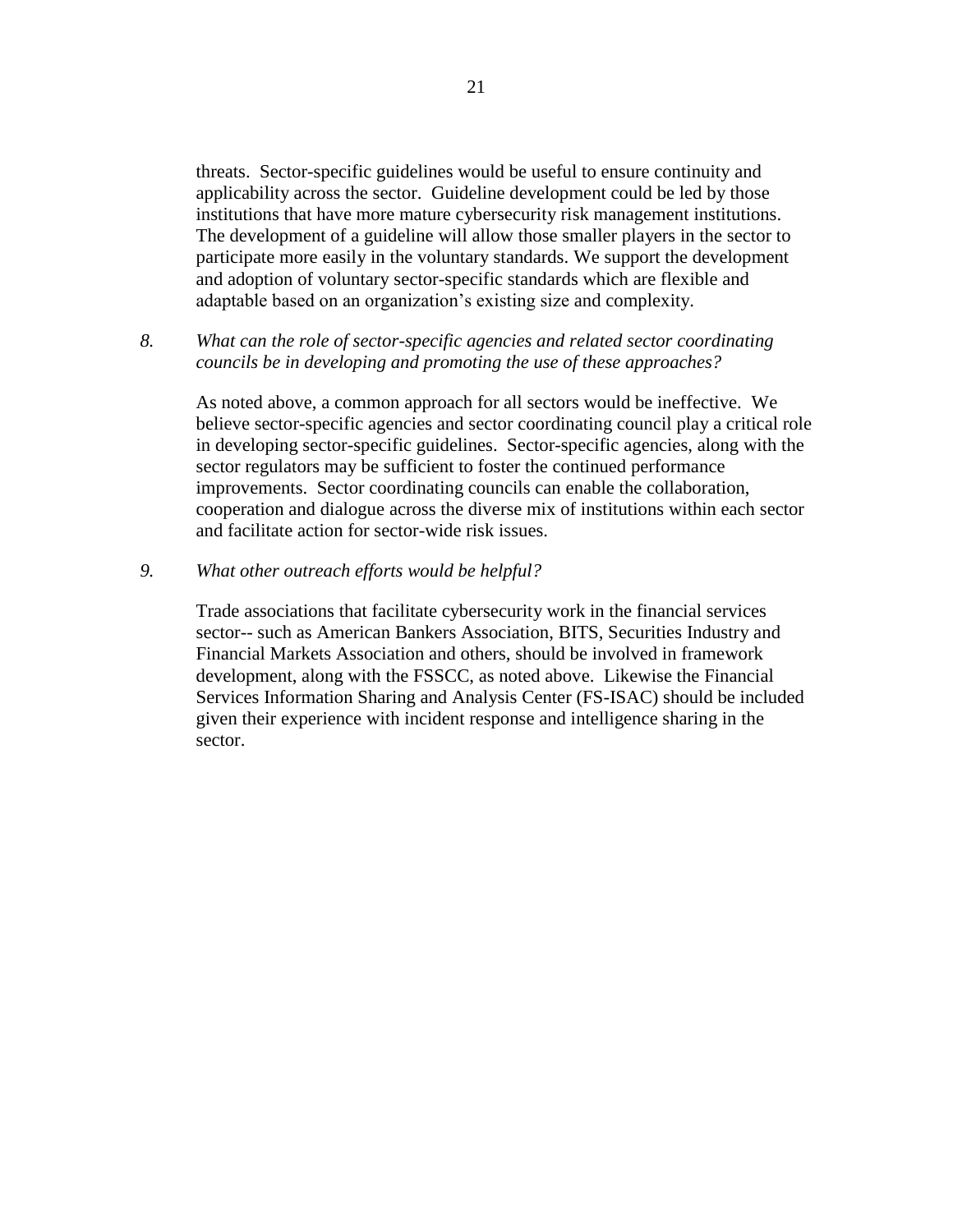# **C. Specific Industry Practices**

The following responses relate to the specific industry practices identified by NIST (separation of business from operational systems; use of encryption and key management; identification and authorization of users accessing systems; asset identification and management; monitoring and incident detection tools and capabilities; incident handling policies and procedures; mission/system resiliency practices; security engineering practices; and privacy and civil liberties protection).

#### *1. Are these practices widely used throughout critical infrastructure and industry?*

The practices identified by NIST in this section of its request for information are widely used throughout the banking and financial services industry, as legal and regulatory compliance requires that such practices are implemented and maintained. Encryption, to give one example, is a regulatory requirement for specific types of data and, thus, commonly employed.

The practices listed by NIST are employed to specific systems or assets for the secure operation of critical infrastructure and are essential.

#### *2. How do practices relate to existing international standards and practices?*

Cybersecurity is a universal problem and, as a result, financial industry practices take into account international standards. These practices are often combined at the institution level, as the practice may not have been developed with a full understanding of international requirements.

The current practice is to focus on standards developed as part of the Basel international framework. While much of the Basel criteria are focused on capital and liquidity criteria, Basel makes a number of operational recommendations that should be taken into consideration when developing a cybersecurity program.

The Basel Committee on Banking Supervision has issued two papers on operational risk to promote improvement in this area. Originally issued in 2003, "Principles for the Sound Management of Operational Risk" outlines important principles based on industry best practices and supervisory experience for governance, risk management, and disclosure.<sup>43</sup> In 2011, the Committee, through its Operational Risk Subgroup (SIGOR) issued "Supervisory Guidelines for the Advanced Measurement Approaches (AMA)<sup>"44</sup> to suggest effective operational risk management and measurement practices for the development and

<sup>&</sup>lt;sup>43</sup> http://www.bis,.org/publ/bcbs195.pdf

<sup>&</sup>lt;sup>44</sup> Basel II provides for three methods of calculating operational risk; the Advanced Measurement Approach (AMA) is the most sophisticated and risk sensitive of the three methods.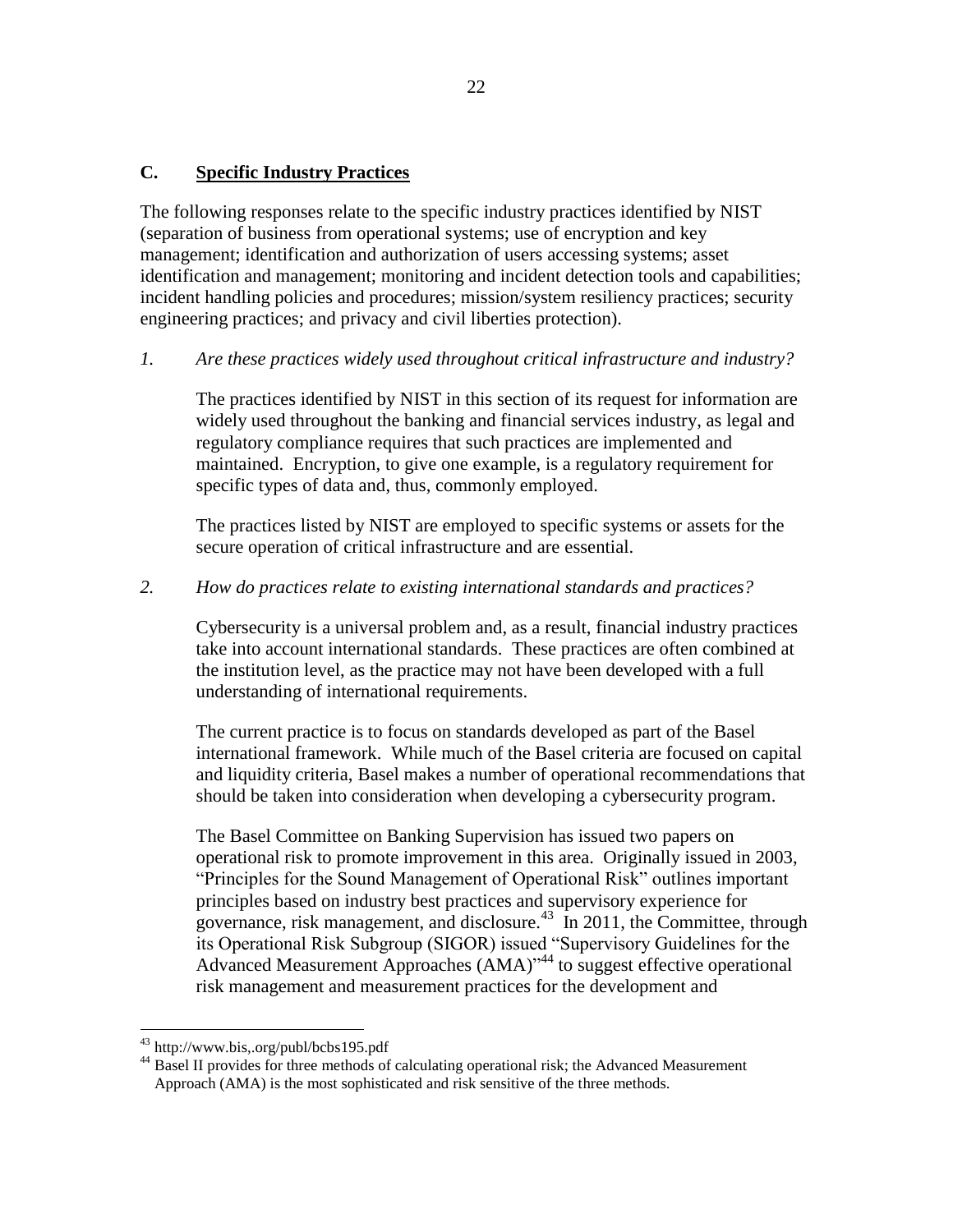maintenance of key internal governance, data and modeling frameworks underlying AMA. The recommendations include: (i) "third line of defense structures" with independent validation and verification; (ii) review of corporate operational risk management function and risk measurement systems by independent internal or external auditors; (iii) use tests and experience; (iv) granular, well-defined operational risk categories; and (v) dependence modeling for operational risks with assumptions being supported by a combination of empirical and expert judgment.<sup>45</sup>

Practices are consistent with the NIST SP 800-53 security standards and guidelines and ISO/IEC 27001.

*3. Which of these practices do commenters see as being the most critical for the secure operation of critical infrastructure?* 

As noted, we believe that these should be leveraged based on risk-based assessment and, therefore, no single framework or practice is most critical. In general, the following practices are critical: use of encryption and key management, identification and authorization of users accessing systems, monitoring and incident detection tools and capabilities.

*4. Are some of these practices not applicable for business needs within particular sectors?*

All are applicable to some systems or assets within the financial services sectors. Other sectors, guided by a risk-based assessment, will find that the practices will be applicable to specific systems or assets. Given each sector's unique priorities, these may differ based on a sector's responsibility for protection of physical versus digital assets.

*5. Which of these practices pose the most significant implementation challenge?*

Institutions currently implement many of the specific practices noted above within their critical systems or assets per a risk-based assessment. The main concern of institutions is to identify, understand and rank threats and institutional weaknesses and then employ the necessary protection strategies based on that assessment. The challenges for institutions may arise in the identification of assets in an efficient, repetitive and continuous fashion. These challenges may vary depending on the size and complexity of an institution.

 $\overline{a}$ <sup>45</sup> http://www.bis.org/publ/bcbs196.pdf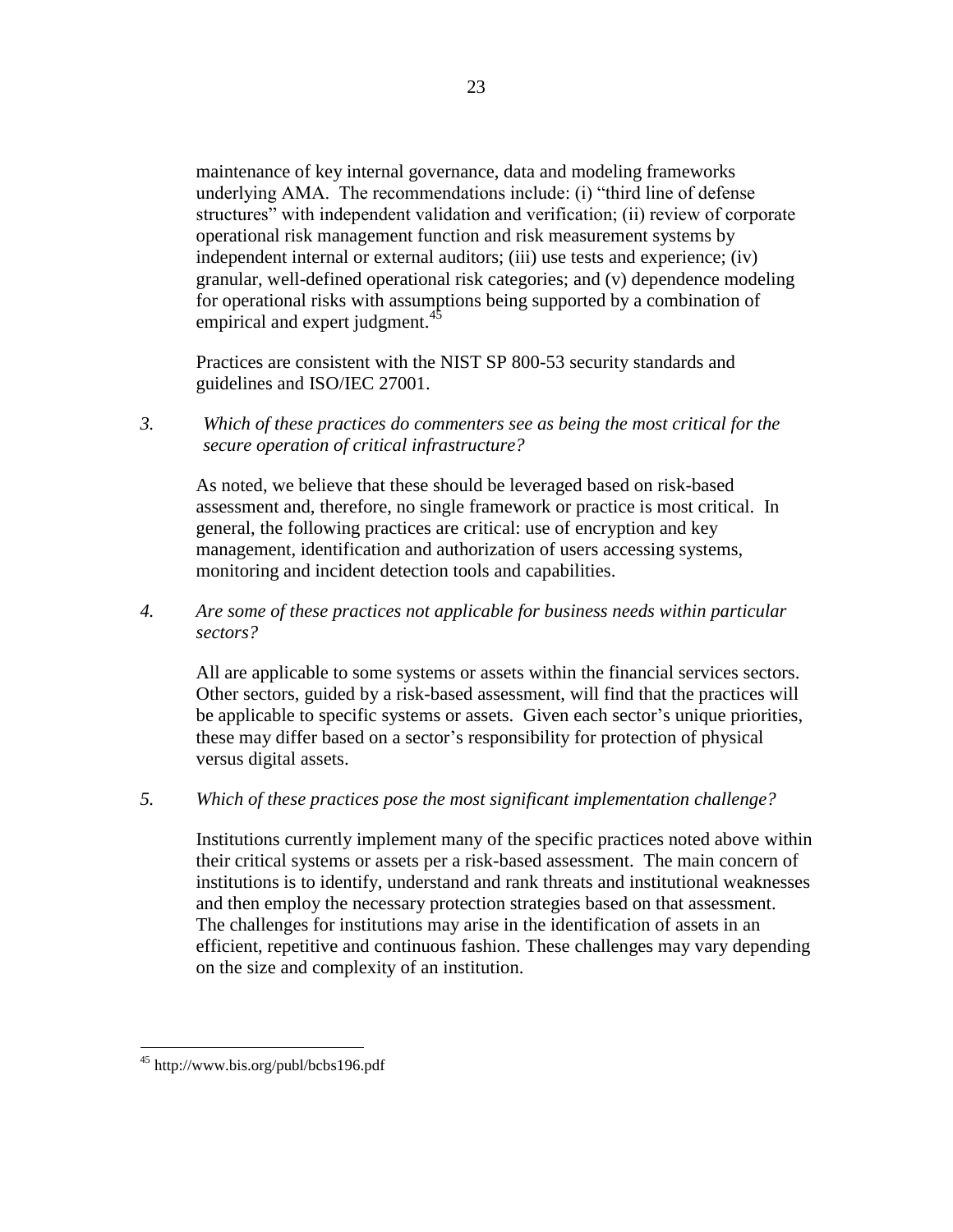Another challenge is when the requirements are at odds with one another or in limited instances, is mutually exclusive, and based on the institution's regulatory requirements. Implementation in those circumstances requires parallel or duplicate infrastructure or operational implementations that are designed to meet diverse requirements. This challenge arises most frequently in the privacy and civil liberties practices, given the variety of requirements in numerous geographies.

It is essential that there is a cross sector approach to risk which identifies cross sector priorities. In addition, we must recognize the unique profiles of sectors and identify the specific priorities for each sector.

*6. How are standards or guidelines utilized by organizations in the implementation of these practices?*

Standards and guidelines allow for the development of a consistent approach by allowing institutions to leverage the collective knowledge of the standards bodies. It also provides a consistent evaluation tool for use by internal and external audit teams.

In addition, institutions may develop internal standards or guidelines through their risk governance functions, which allows for the consistent implementation of requirements enterprise-wide. This allows institutions to effectively and efficiently secure infrastructure and comply with international requirements.

*7. Do organizations have a methodology in place for the proper allocation of business resources to invest in, create, and maintain IT standards?*

In general, the financial services industry has a methodology in place, stemming from a regulatory structure that calls on financial institutions to maintain the necessary investment-levels. Institutions have various efforts to accomplish this goal, including sourcing strategies that align resources to priority work and methodologies requiring staff, financial and partnerships, to effectively allocate business resources. In addition, institutions participate in the FSSCC, FS-ISAC and various security-focused associations (e.g., ISACA, SANS, CIS) to identify upcoming priorities for necessary funding.

*8. Do organizations have a formal escalation process to address cybersecurity risks that suddenly increase in severity?*

In general, financial institutions have processes in place to escalate such risks. Particularly, institutions have cybersecurity programs, which are designed to identify and react to immediate and emerging threats quickly. These programs may include response teams with specific protocols for monitoring, assessing,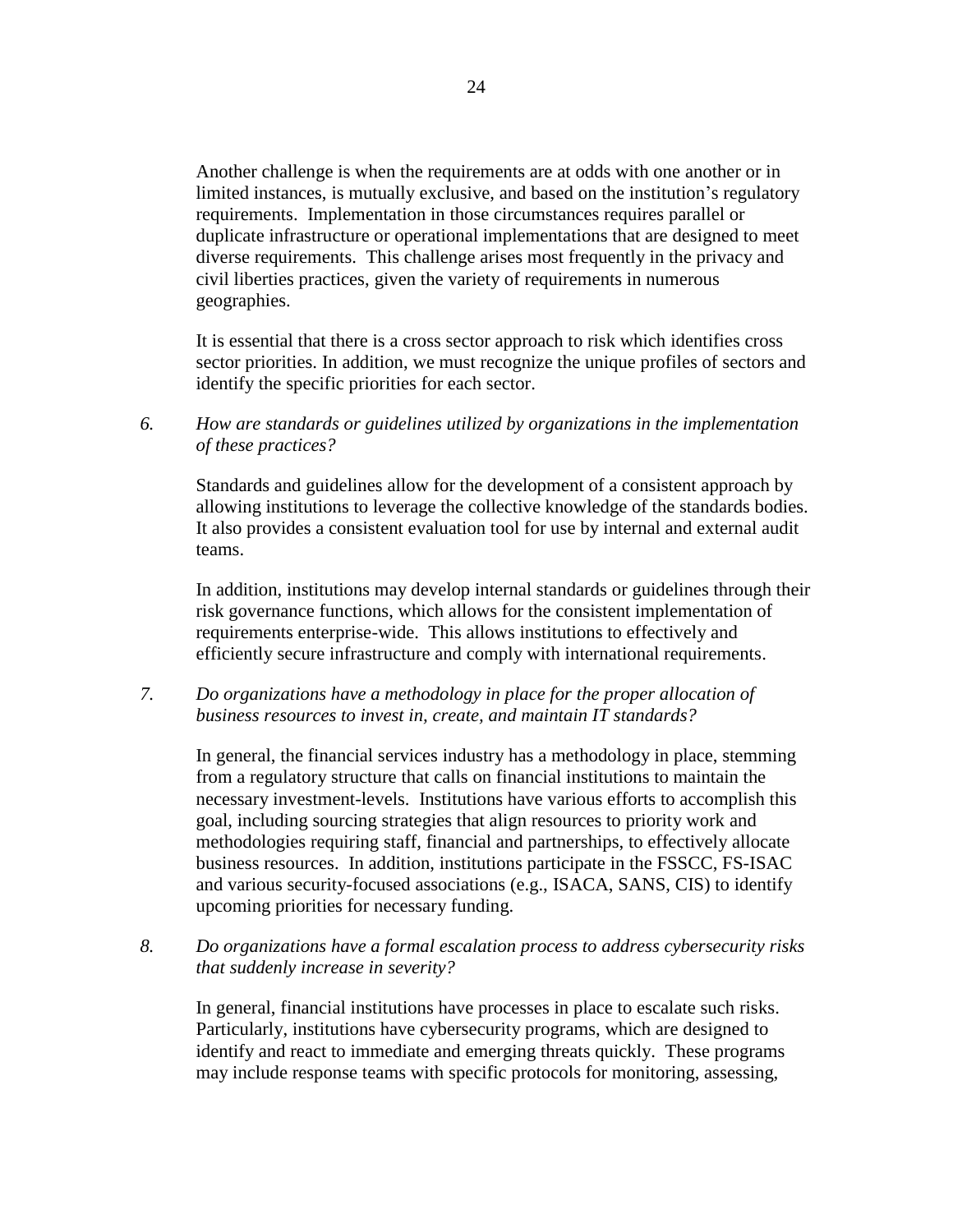communicating and escalating cybersecurity issues. These programs leverage mature incident response processes that include appropriate management escalation and end-user notification procedures that apply to any technologyrelated outage or other service disruption. Depending on the threat, institutions may choose to immediately notify the Board or shareholders. In addition, institutions have robust business continuity requirements, which include developing processes for escalation and notification.

In addition, the sector has developed and continues to update the Financial Services Sector All-Hazards Crisis Response Playbook. The playbook describes the sector's organizational roles and functions and outlines actions that member institutions may take to prepare for, respond to and recover from cyber and physical incidents. It documents the sector's core capabilities and constitutes a coordinated cyber and physical response process, predicated on a simple, consistent and structured framework, fully integrated with sector-specific and national level frameworks. The playbook is developed collaboratively between the FSSCC and the FS-ISAC. It recognizes the specific roles of each within the sector during a crisis.

Most recently, following the recent distributed denial of service attacks, the Office of the Comptroller of the Currency released an alert to elevate the risks for all companies. 46

### *9. What risks to privacy and civil liberties do commenters perceive in the application of these practices?*

Privacy and data security are intertwined and should be considered congruently. Attaining the appropriate level of privacy, individual and corporate, and assuring civil liberties is a continuing challenge to maintaining cybersecurity. Understanding these sensitivities is essential to the successful security of an organization. This becomes even more challenging and difficult for institutions that operate in numerous countries.

Institutions employ all appropriate and necessary privacy protections, as well as notify their customers as to this use of the data. In general, implementing and/or maturing security practices should not create risks to privacy, assuming that individual institutions remain in control of the data within and the security controls directly attached to their infrastructure and systems.

Institutions implement systems and procedures in response to regulatory and legal requirements imposed by Congress. Congress creates legislation that protects civil liberties (such as limiting the ways that the federal government can access

<sup>46</sup> http://www.occ.gov/news-issuances/alerts/2012/alert-2012-16.html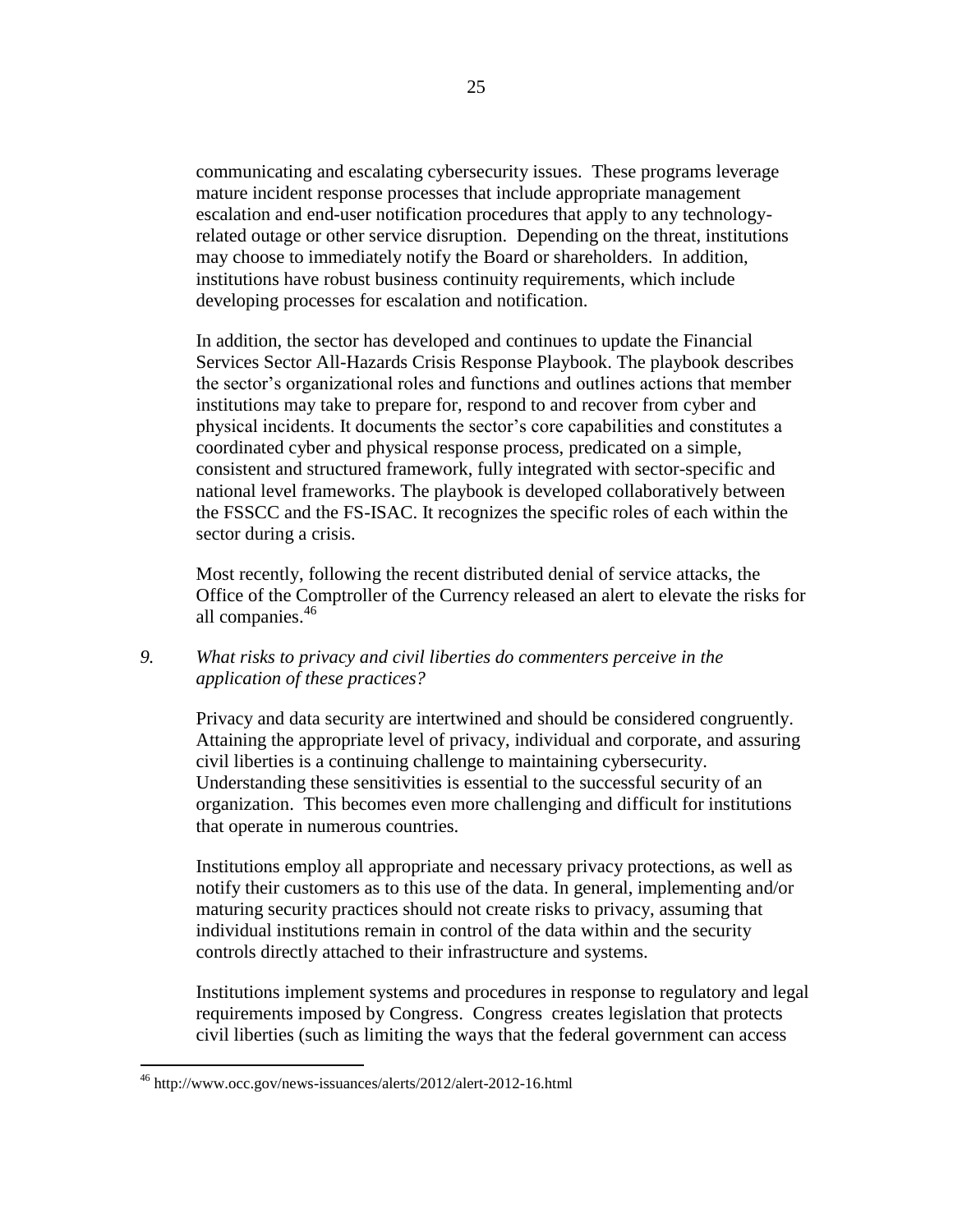information about U.S. citizens), and private sector institutions adopt practices in response (such as practices that have been implemented to comply with the Right to Financial Privacy Act, which requires subpoenas and other formal steps when government seeks bank and other records).

The financial services sector faces heightened scrutiny regarding information use and disclosure practices. This has an impact on institutions' willingness and ability to share information for cybersecurity purposes, particularly where there are regulatory or other concerns, such as consent. The Cybersecurity Framework will only work well if institutions are not constantly worried about potential privacy-related liability.

## *10. What are the international implications of this framework on your global business or in policymaking in other countries?*

Depending on the results of this framework, it may add to the need to continue to advocate for consistent regulatory requirements across countries. Though the development of this framework provides the opportunity to create consistency and reduce duplications that currently exist.

As the sector has experienced in its implementation of CFTC Cross-Border Swap Rules for Internal Business Conduct, when rules are not harmonized it leads to increased compliance costs, confusion on the application of the rules and ultimately limited increased protections to the institution or the customer.

#### *11. How should any risks to privacy and civil liberties be managed?*

Institutions have operational risk, privacy officers and counsel within their institutions that bring the expertise and understanding of privacy concerns. It is essential that they be involved in the development of internal practices and alert of any concerns. This should be done at the institution level, as each institution develops and holds data in unique ways as necessary by their business needs. Privacy concerns need to be considered across the entire enterprise and the subject matter experts on privacy should be integrated into both policy and operational activities to ensure concerns are addressed.

Civil liberties protections are encompassed at a different level – these protections are found in the laws passed by Congress. Private-sector institutions comply with such laws, which protect civil liberties by limiting government (not private institutions) access to personally identifiable data of citizens.

In addition, in identifying and responding to threats institutions share threat data across the sector. This is essential to protecting the individual systems. This data is specific to threat identification and response. In today's environment it is